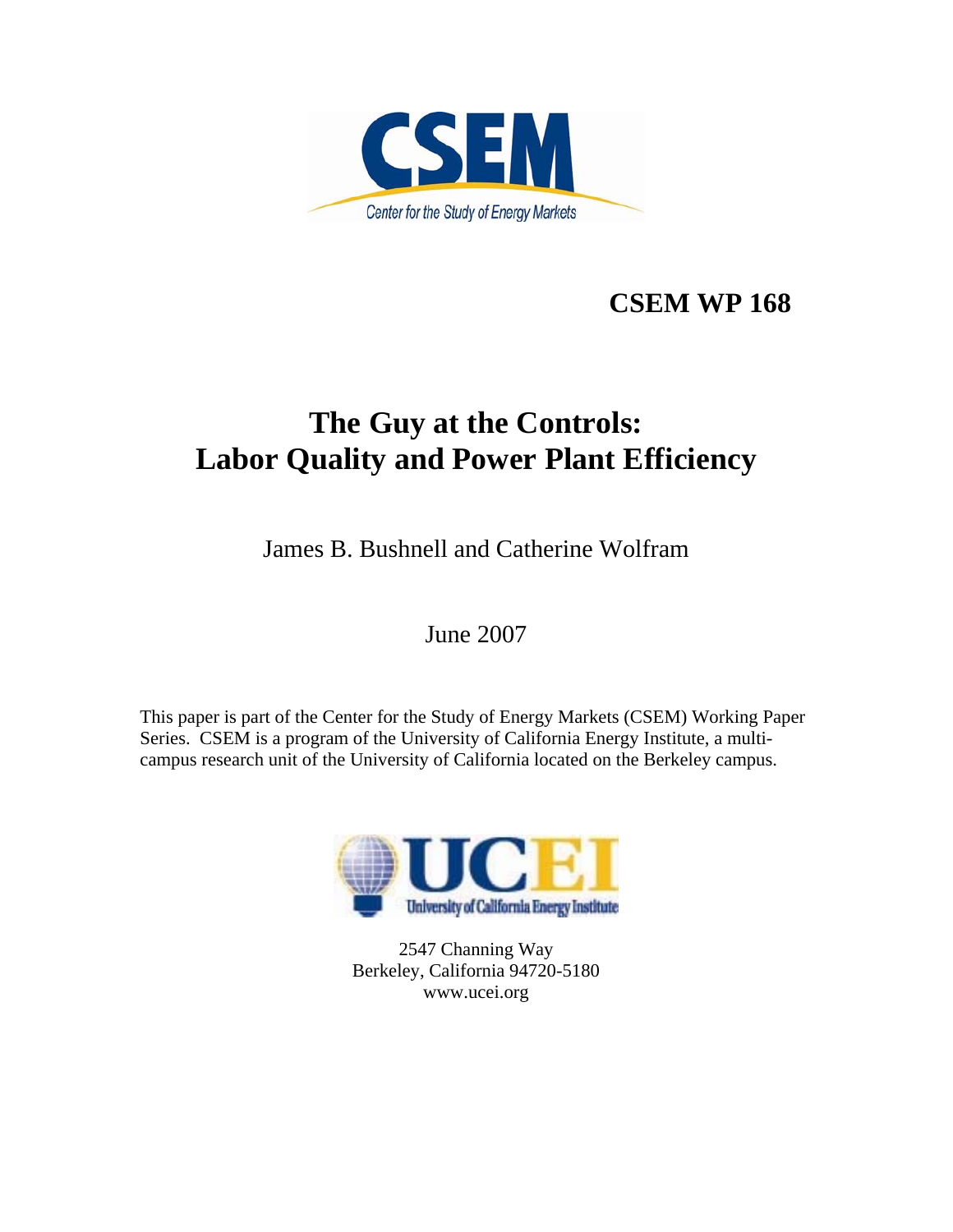## The Guy at the Controls: Labor Quality and Power Plant Efficiency

James B. Bushnell and Catherine Wolfram

June 2007

#### Abstract

This paper examines the impact of individual human operators on the fuel efficiency of power plants. Although electricity generation is a fuel and capital intensive enterprise, anecdotal evidence, interviews, and empirical analysis support the hypothesis that labor, particularly power plant operators, can have a non-trivial impact on the operating efficiency of the plant. We present evidence to demonstrate these effects and survey the policies and practices of electricity producing firms that either reduce or exacerbate fuel efficiency differences across individual plant operators.

JEL Classification: J24, L51, L94, and M54 Keywords: Regulation, Labor Policy, Productivity, and Electricity

Bushnell: University of California Energy Institute. Email: Bushnell@Haas.Berkeley.edu. Wolfram: Haas School of Business, UCEI, and NBER. Email: Wolfram@Haas.Berkeley.edu. This research was generously supported by the Sloan Foundation-NBER International Productivity Project. We are grateful to Rob Letzler, Amol Phadke and Jenny Shanefelter for excellent research assistance.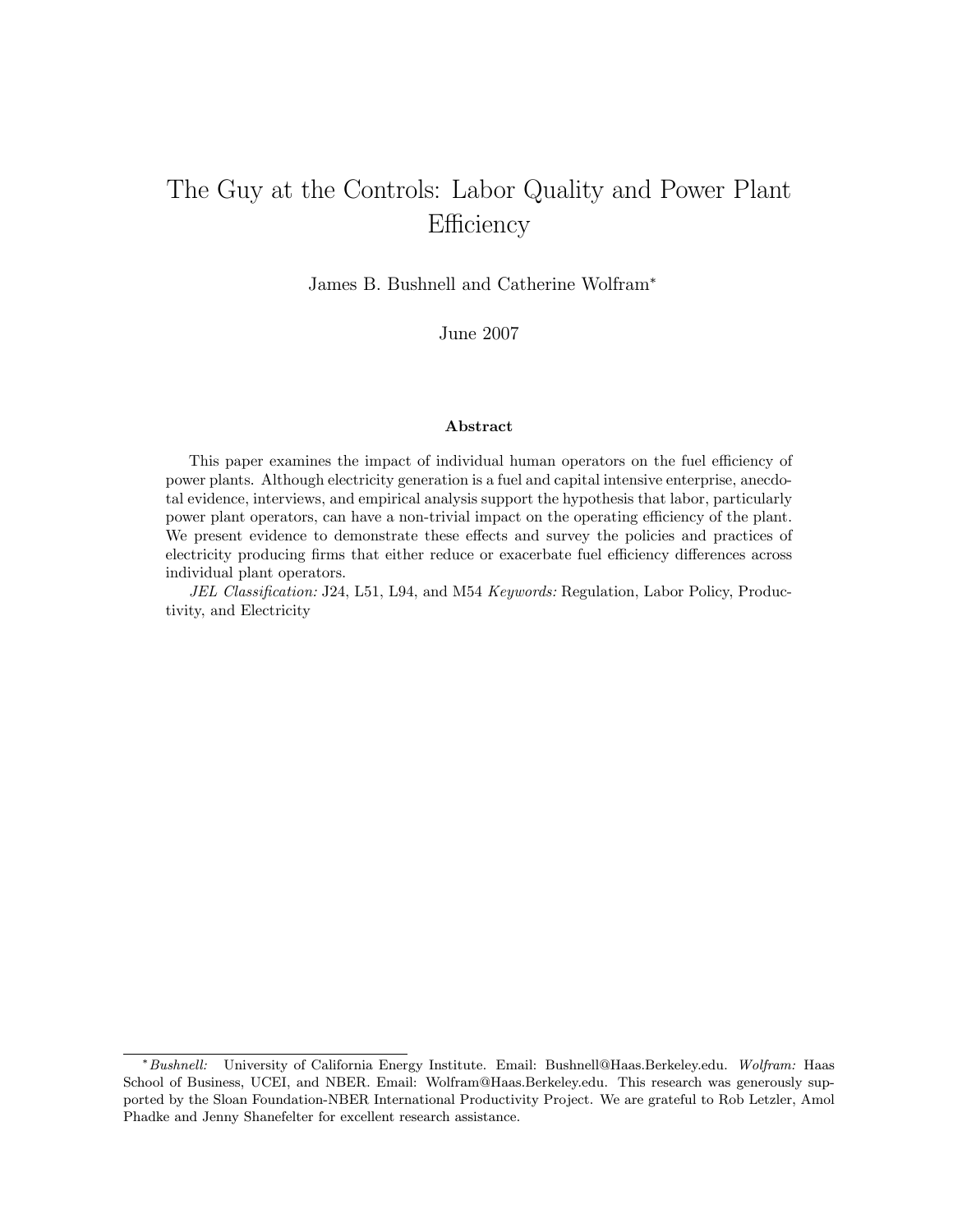## 1 Introduction

In this paper we explore the impact of labor policies on the operations of electric power plants. At first glance, it might seem that workers should have little scope to influence the performance of the electricity industry and that this should be particularly true of the generation sector of the industry, where costs are dominated by the capital required to build plants and the fuel required to operate them. Overall, labor costs constitute a small fraction of generation costs. Yet, in extensive interviews with plant managers and utility executives in the US and Europe, most expressed the belief that the individual skill and effort of key personnel could make a significant difference in the performance of generating plants.

We focus on the role of the plant operator, an individual whose decisions have direct impact on many facets of plant operation. We describe both anecdotal evidence drawn from our interviews and empirical analysis documenting that individual operators do influence the efficiency of plant operations. The existence and tolerance of such an 'operator effect' might seem counter-intuitive. The cost of fuel in power plant operations is orders of magnitude greater than the salary of any individual operator. The savings in fuel costs reaped by highly skilled operators far outweigh any pay premiums they earn.

Having documented the existence of an operator effect, we describe circumstances where companies have taken steps to foster the practices of efficient operators and discourage those of inecient ones. Generally, however, these appear to be the exception more than the rule. Because labor makes up such a small fraction of industry costs, it is possible that managers have not made human resource polices a priority. Further, it seems likely that the history of regulation in the industry dampened the incentives for operational efficiencies both among managers and workers. This trend may begin to change with the adoption of various forms of regulatory restructuring throughout the industry.

This paper is related to an emerging empirical literature that uses high frequency data to measure productivity differences across workers (see, e.g., Hamilton, Nickerson, and Owan (2004),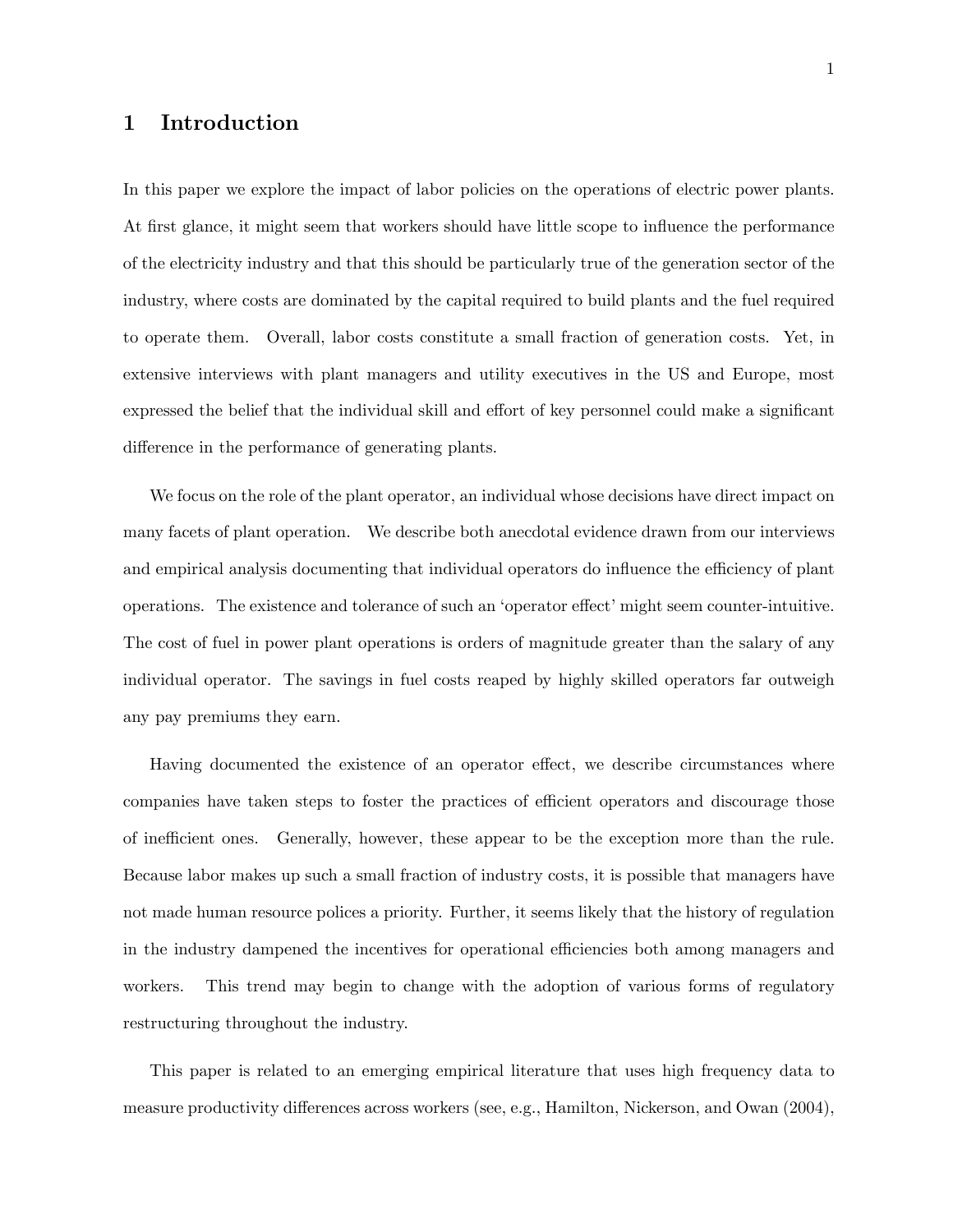Bandiera, Barankay, and Rasul (2005), and Mas and Moretti (2007)). While the previous work has focused on measuring the impacts of the workers' environments on their productivity (e.g., teams, compensation scheme, and co-workers), we focus on the size of the differences in productivity across workers at the same firm. Worker heterogeneity is not ordinarily captured in descriptions of firm efficiency based on production functions, but may be an important component of technical efficiency differences across firms. We also place a straightforward economic value on the productivity differences across power plant operators, and show that it is quite large relative to the pay received by the workers.

We begin by giving a general description and historical overview of the electricity industry. We then describe the power production process and the key role of plant operators in that process. We present empirical evidence, drawn from shift and production data from several U.S. power plants, that operators can indeed have a non-trivial impact on plant efficiency. We then conclude with a discussion of labor policies in the industry and describe some isolated attempts to confront and take advantage of the differences in operator skill and effort levels.

## 2 The Electricity Industry

The electricity industry provides a foundation for much of the industrial and commercial activity in the developed world. In the US, total sales in 2004 were nearly \$300 billion per year, making electricity industry revenues comparable to those in the automotive, petroleum products, and telecommunications industries. Yet the industry has typically been viewed as a sleepy one, where innovation, quality improvement, and efficiency efforts have not yielded the rewards garnered in other industries.

Historically, electricity was viewed as a natural monopoly industry. Typically, a single utility company generated, transmitted and distributed all electricity in its service territory. In much of the world, the monopoly was a state-owned utility. Within the U.S., private investor-owned companies supplied the majority of customers although federally- and municipally-owned companies played an important minority role. These companies operated under multiple layers of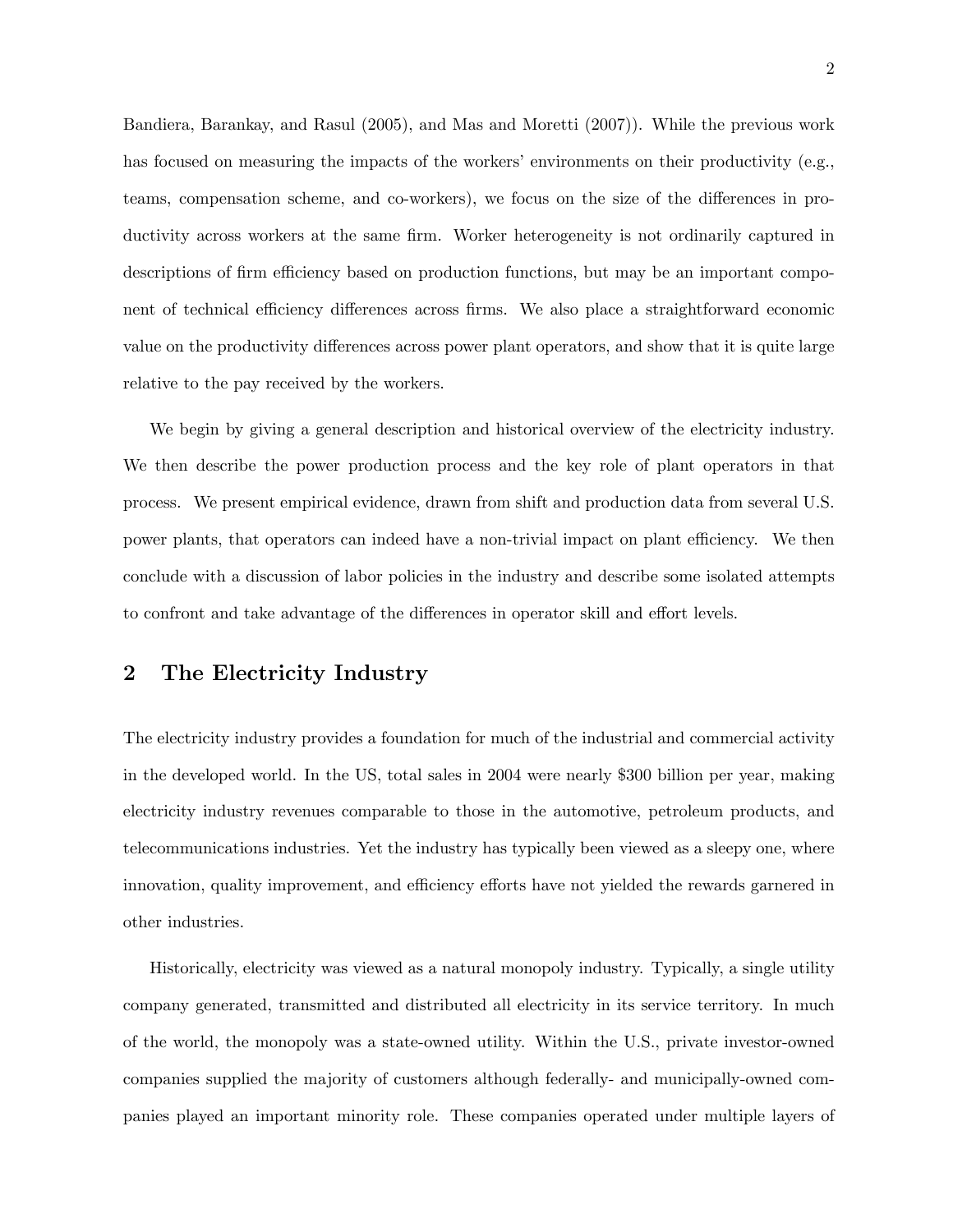local, state and federal regulation.

A primary feature of regulation or government ownership, was that revenues were based on costs rather than market factors. Under a typical rate-of-return regulatory structure, electric utilities would be responsible for making investments and operating power systems such that the demand of its franchise customers was met. In return operating expenses would be recovered fully from rates, and capital expenditures would earn a guaranteed rate-of-return. Typically, only the most egregiously wasteful expenditures would be overturned by regulators. It has long been observed that this form of \cost-plus" pricing structure naturally weakens incentives for cutting  $costs$  and improving efficiency of operations.<sup>1</sup> The lack of direct competition also made the industry relatively amenable to unionization. The electricity industry has traditionally featured one of the highest union membership rates among U.S. industries. Although deregulation and restructuring has reduced that rate somewhat, as of 2001 the membership rate was around 30%, higher than telecommunications and trucking, and more than twice the level of the U.S. workforce overall.<sup>2</sup>

#### Industry Structure

The electricity industry is comprised of three main sectors, generation, transmission, and distribution. The generating sector encompasses the power plants where electricity is produced from other energy sources. The transmission system transports the electricity over high-voltage lines from the power plants to local distribution areas. The distribution system includes the local system of lower voltage lines, substations, and transformers which are used to deliver the electricity to end-use consumers. Administrative activities associated with billing retail customers are often included with distribution. Each sector is strongly differentiated from the others in operating characteristics. Transmission is capital intensive, with minimal labor and operating costs. While the natural monopoly arguments for distribution point to the large capital costs associated with replicating the distribution system, from an accounting perspective, most

<sup>1</sup> Joskow (1997) gives a detailed overview of the history and performance of the industry in the US, and of the forces pushing regulatory restructuring and reform.

 $2$ See Niederjohn (2003).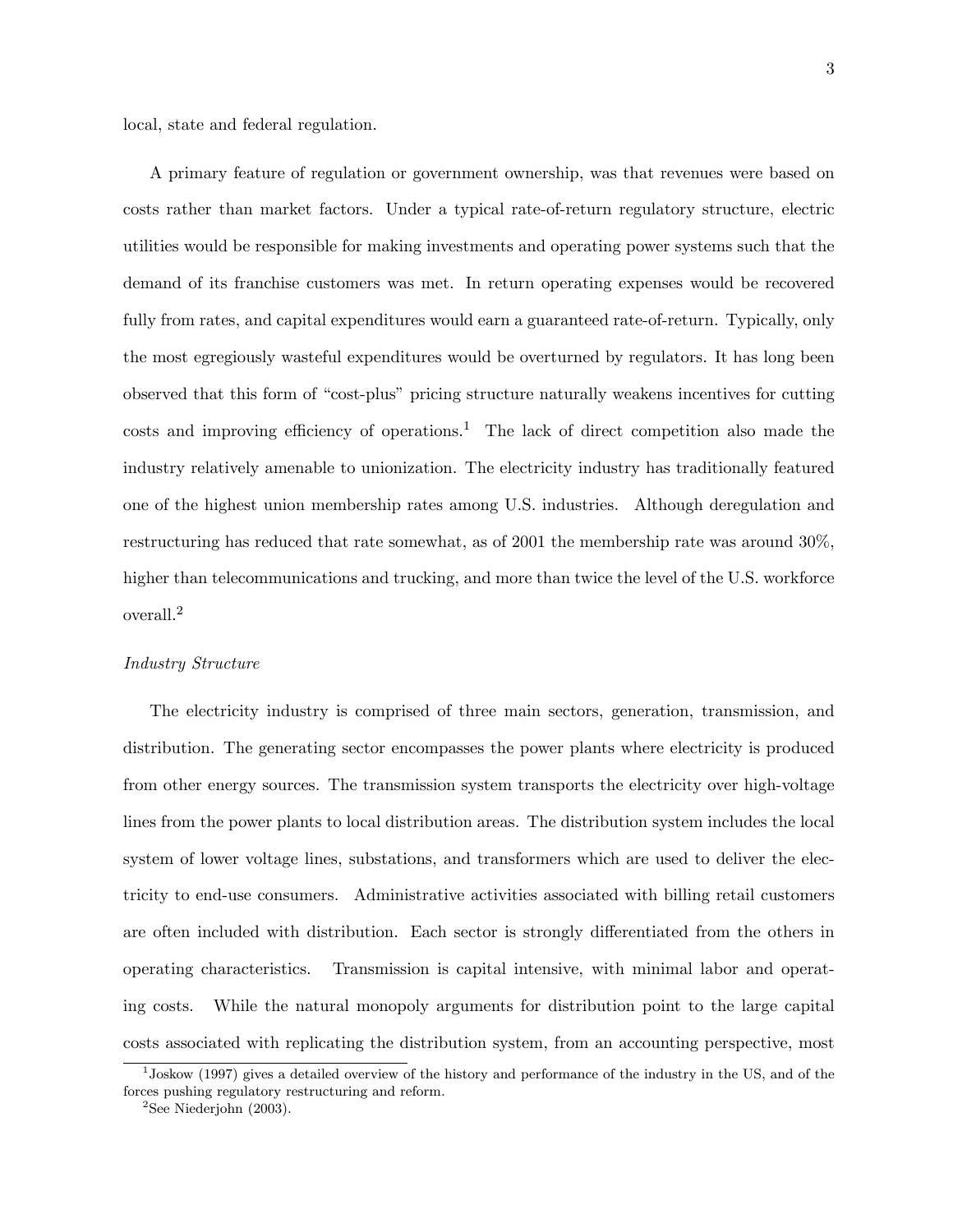of the capital in the sector is extremely long-lived, so the main accounting costs are related to operating and maintaining the distribution system. In the US in 2006, about 40% of the over 400,000 employees in the industry worked in distribution and, aside from approximately 25,000 in transmission, the remaining worked in generation.<sup>3</sup>

Within the generation sector, fuel accounts for the bulk of the expenses. For fossil-fired steam generation units, fuel accounted for about 75% of power plant operating costs in 2003 and still over half of the expenses when capital costs are included.<sup>4</sup> By contrast, labor expenses are less than 10% of total generation costs. Although power plants can be extremely large, complex, and expensive facilities, the fundamental process is the conversion of fuel (usually fossil fuel) into electricity. Since fuel is the dominant input into this production process, even small improvements in the efficiency at which fuel is converted into electricity (usually through an intermediate conversion into steam), can result in signicant cost savings.

However, within the paradigm of cost-of-service regulation, efficiency of fuel conversion is usually taken to be an immutable, exogenous characteristic of operations rather than a parameter within management's control. In the United States, rates often contained fuel adjustment clauses, that would allow for automatic adjustment to electricity rates based upon the costs of fuel consumed by the utility. Thus fuel costs for many utilities were automatically passed on to customers. Although incentive mechanisms have been applied to certain activities, they have rarely extended to fuel consumption within the regulatory framework. One plant manager interviewed for this project indicated that, under regulation, management would not seriously consider an investment aimed solely at improving the efficiency of fuel conversion.

By contrast, environmental considerations can be powerful drivers of investment and operational decisions, both under regulation and competition. A common theme to our interviews was the high degree of focus on how plant operations could be modified to deal with emissions restrictions, or other environmental concerns such as water temperature. The design of the plant

<sup>3</sup>This information is from the Bureau of Labor Statistics, "Employment, Hours and Earnings from the Current Employment Statistics" survey. Information for the industry overall is is based on NAICS code 2211, while the generation, transmission and distribution sectors are ve-digit subsets of this.

<sup>&</sup>lt;sup>4</sup>This figure is also taken from EIA's Electric Power Annual.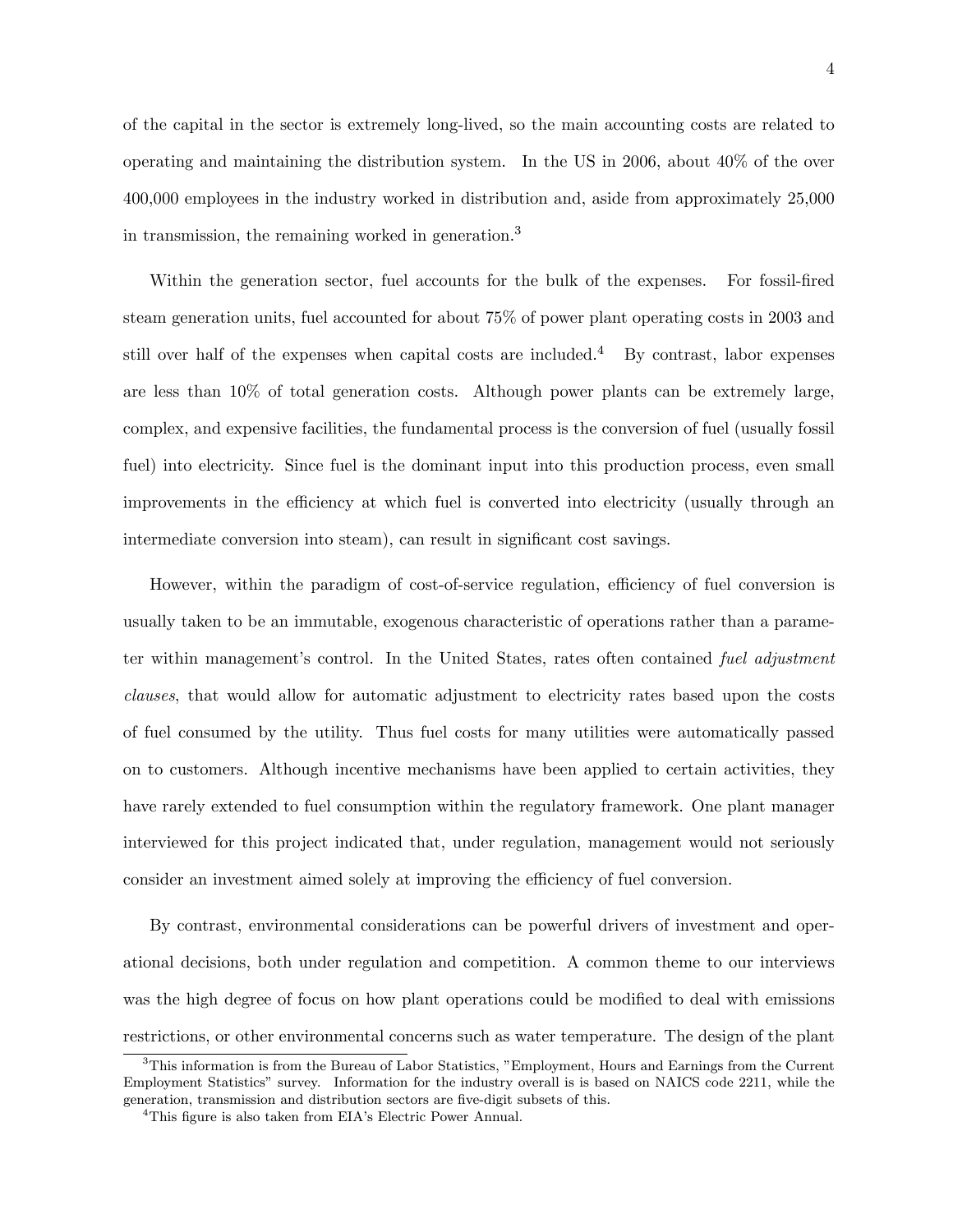and the actions of individual operators can have impacts on these environmental factors. In many cases the goals of fuel-efficiency and emissions mitigation are in conflict with each-other. For example, an oxygen rich fuel mix can reduce NOx emissions, but also reduce fuel-efficiency.

#### Regulatory Restructuring and Market Liberalization.

Over the last two decades, governments in many countries have privatized and restructured their electricity industries. Restructured electricity markets now operate in much of Europe, North and South America, New Zealand and Australia. These changes were primarily motivated by the perception that the previous regimes of either state ownership or cost-of-service regulation yielded inefficient operations and poor investment decisions. Restructuring of the electricity industry also reflected the natural progression of a deregulation movement that had already transformed infrastructure industries, including water, communications and transportation, in many countries.

Within the United States, electricity restructuring has proceeded unevenly, driven by statelevel initiatives. Restructuring has reached an advanced level in much of the Northeast, California, Illinois and Texas. By contrast, the organizational and economic structure of the industry in most of the Northwest and Southeastern US remains unchanged from the 1980s.

Restructuring is primarily aimed at the generation sector. Within restructured markets, wholesale electricity is sold at market-based, rather than cost-based prices. Many power plants have been divested to non-utility owners, many of which have been unregulated affiliates of the former utility owners. During the period from 1998 through 2004, the industry has also experienced an enormous amount of investment in new generation facilities by non-utility operators.

There is some evidence that restructuring, and the ensuing changes in the incentives of generation firms, has had an effect on efficiency in the industry. Bushnell and Wolfram (2006) find that fuel efficiency rates at divested power plants improved roughly  $1-2\%$  relative to non-divested plants. Aggregate statistics suggest that employment in the industry has declined substantially, from over 550,000 in 1990 to 400,000 in 2005. Figure 1 plots employment relative to 1990 both for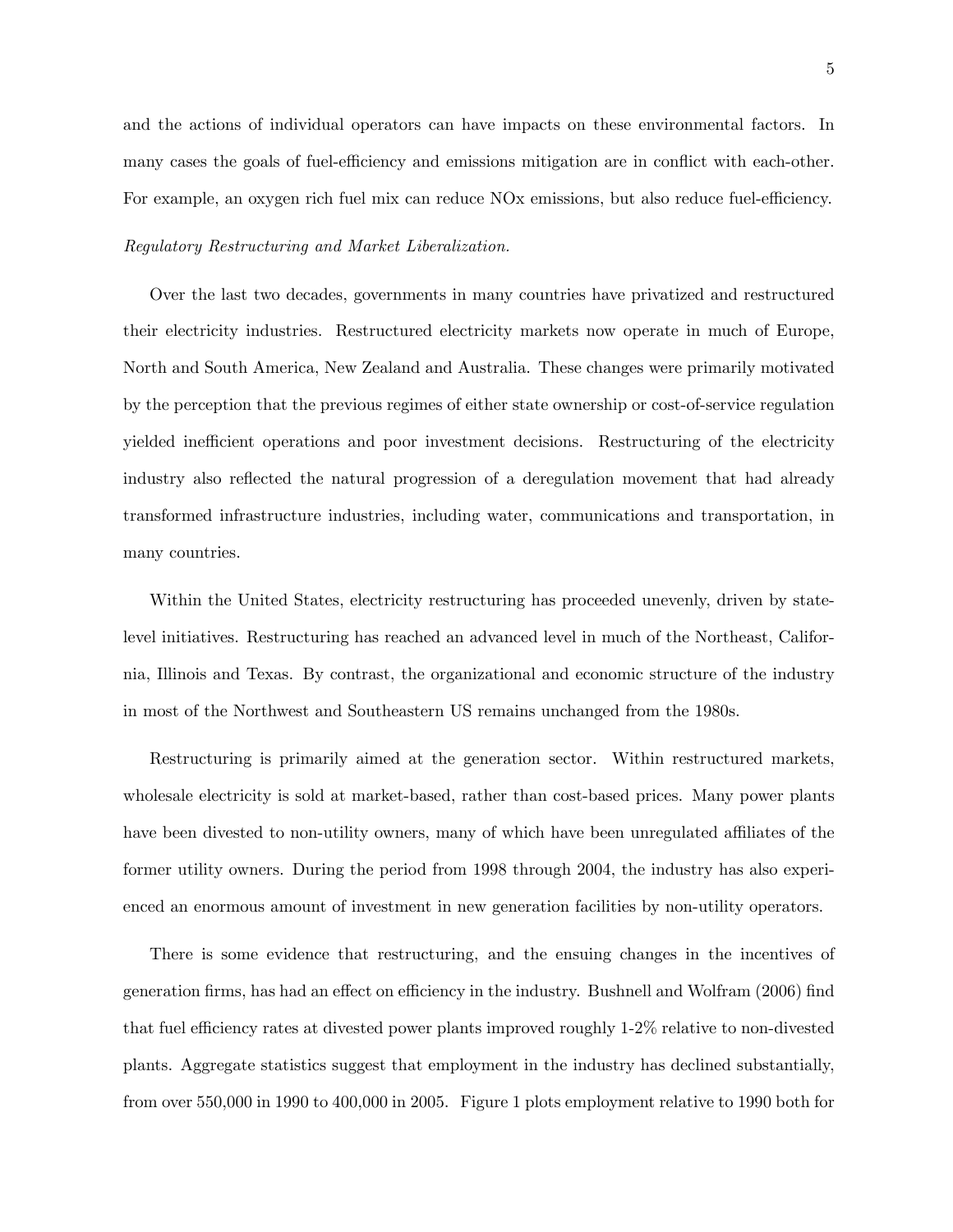the whole industry, and, beginning in 1997 when employment is broken out by five-digit NAICS code, distinguishing between the generating sector and the transmission and distribution sector of the industry. At least post-1997, the major cuts in the industry were driven by employment reductions at power plants. While these trends are suggestive of a regulatory restructuring effect, there could have been other factors driving the reductions. The results in Fabrizio, Wolfram and Rose (2007) suggest that restructuring was at least partially responsible for the decline, as they demonstrate that regulated power plants operating in states that passed restructuring legislation reduced the number of employees and the level of nonfuel operating expenses by more than both power plants in states that did not pass restructuring legislation and municipally-owned power plants.

## 3 Plant Operators and Generator Efficiency

In this section, we will focus on the largest single cost in the electricity industry, the consumption of fuel in power plants. Despite the fact that billions of dollars are invested in the research, design, and construction of power plants, and the fact that labor is a relatively small component of power plant costs, there is a widespread belief in the industry that the quality of the workforce can have a non-trivial impact on performance. In particular, the decisions of one key employee, the plant operator, can affect the efficiency with which the plant converts fuel into electricity.

As described above, power plant operations are fundamentally the process of converting potential energy in fuel into electrical energy. In general, this process can be further separated into the handling and processing of fuel, the combustion of the fuel, and the generation of electricity from either the exhaust heat or steam produced by the combustion. Depending upon the fuel type, technology, and location of the plant, the processing and monitoring of emissions and other waste products can be another signicant component of plant operations. The complexity of these individual processes depends upon the specic technology of the plant. The materials handling and processing is very involved at coal facilities and relatively straightforward at natural gas plants. The combustion process can either entail burning the fuel in boilers to heat water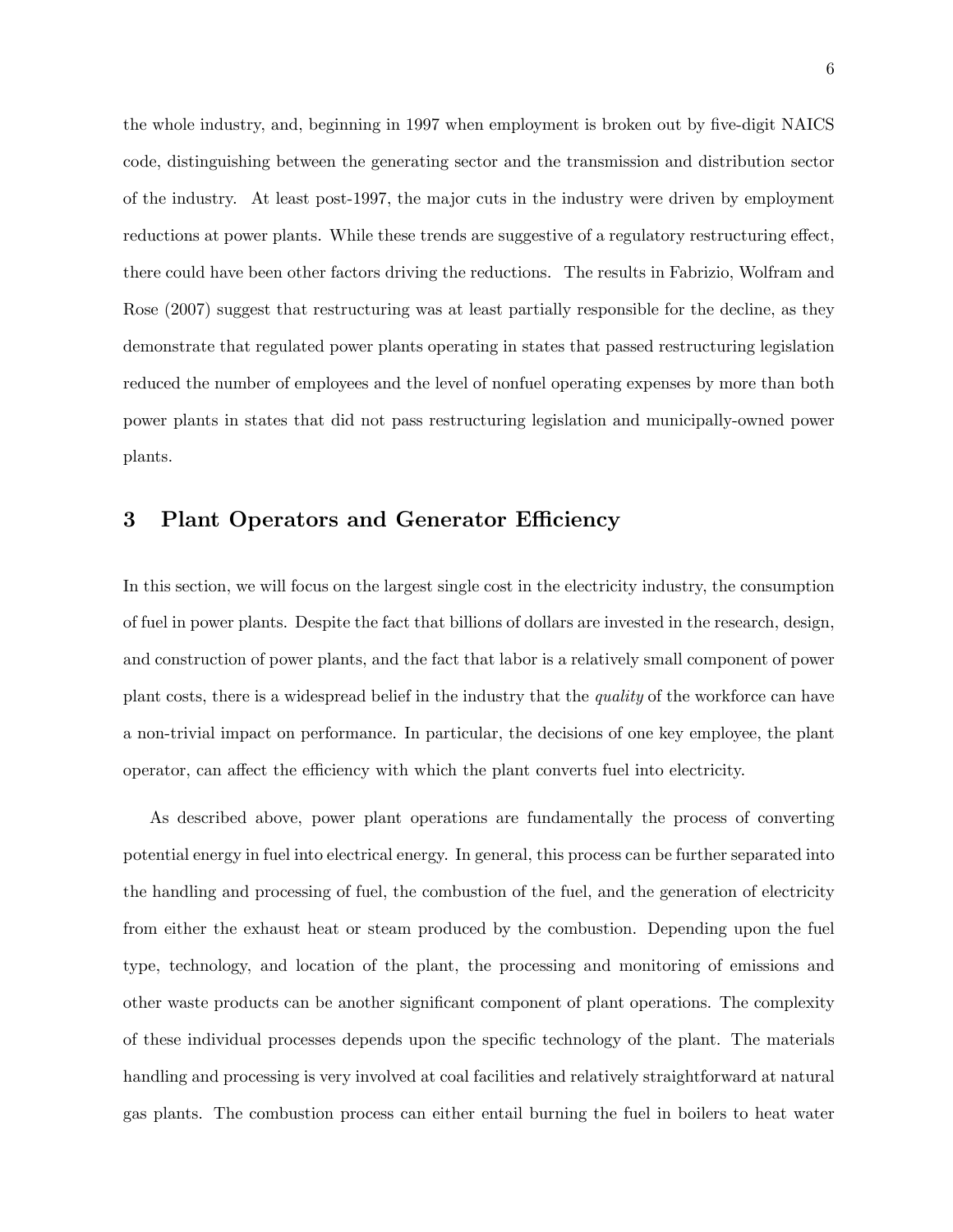into steam, which in turn rotates a turbine, or the direct use of hot exhaust from combustion to rotate a turbine. The former technology is often described as steam combustion and the latter a combustion turbine (CT).

While power plants employ teams of widely varying sizes and roles, all fossil fired conventional power plants staff a *plant operator*, whose responsibilities are central to the performance of the plant. The plant operator is primarily responsible for the monitoring and control of the combustion process.

At more complex plants, such as coal facilities, an operator controls several aspects of the process that can influence both fuel-efficiency and emissions. These include the rate at which coal mills feed pulverized fuel to burners, or even the number of mills and burners in operation. The operator controls the mix of oxygen in the combustion process, and through *dampers* the mix of air and fuel in the mills. Some boilers also allow for adjustment of the angle or tilt of the burners within the boiler chamber.

In all cases, these settings are automated to some degree, but the operator has the ability and responsibility to adjust or override automatic settings in the context of monitoring the operational status of the generation unit. The degree to which these decisions have been automated and optimized varies greatly across facilities. As we discuss below, development of automated combustion optimization systems is an area of active commercial and research interest.

In many interviews plant managers and executives expressed a belief that individual operators can have a non-trivial impact on the combustion process. Each facility has idiosyncratic aspects that experienced and motivated operators learn to account for. The act of balancing all of these input parameters was described by one manager as \playing the piano," and one star operator was considered a virtuoso on the instrument.

Another important responsibility of plant operators that was often cited in interviews at coal plants is the operation of soot blowers within boilers. In the combustion process, pressurized water is run through pipes or *tubes* and heated by the boilers into steam. As a by-product of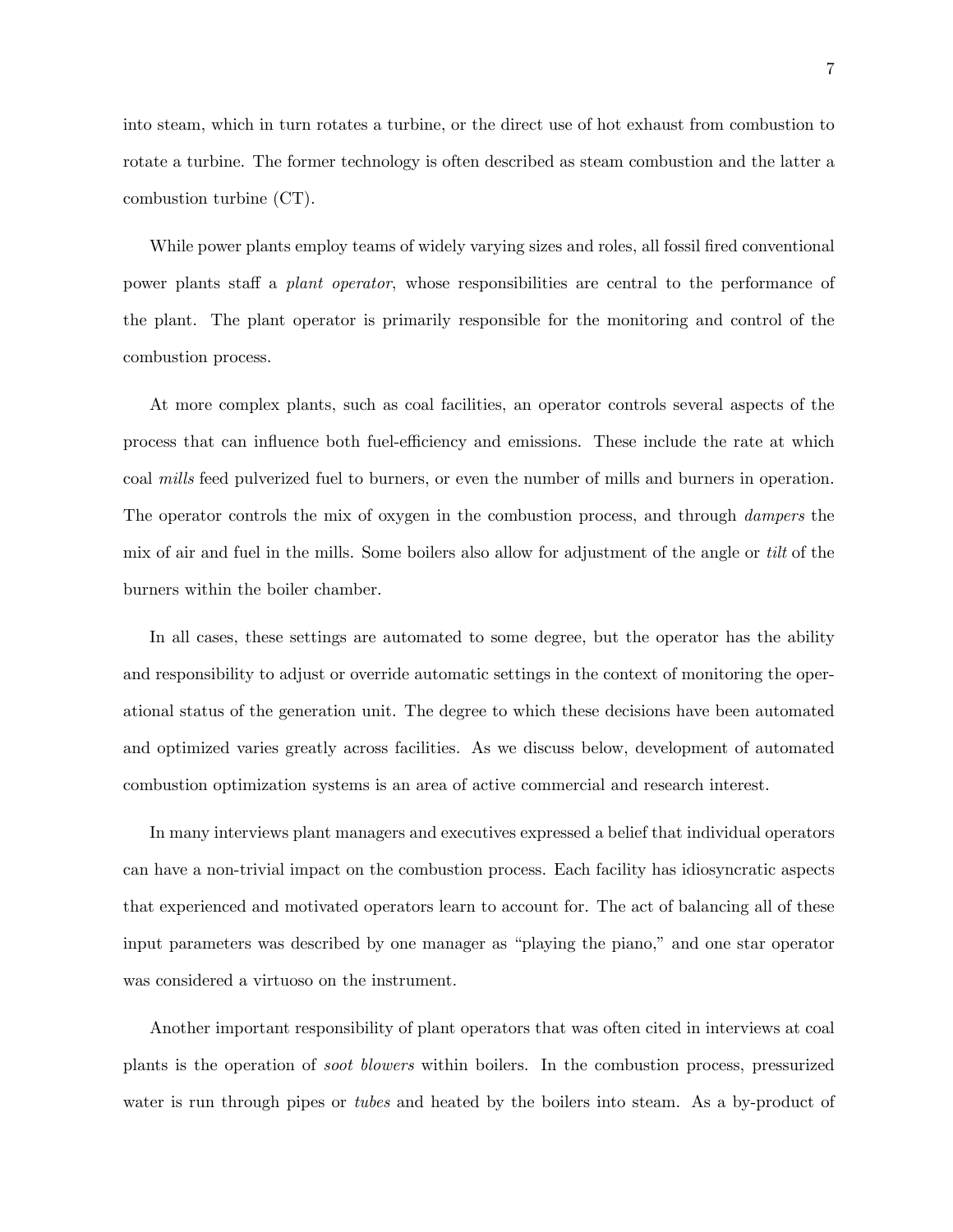the combustion, various impurities and uncombusted material form into soot that settles onto the tubes. The soot forms an insulating layer on the tube that reduces the transfer of heat from the boiler to the water. To counteract this effect, boilers are equipped with soot blowers to jet steam at the tubes and knock off the soot.

While the operator needs to ensure that soot does not accumulate to a detrimental level on tubes, the manner in which the soot is removed can also impact boiler performance. Ideally, blowers would be operated in a sequence that is calibrated to current boiler operations. Alternatively, one unmotivated operator described in interviews, would \trigger all the blowers at once and go have a sandwich." Triggering all the blowers can cause excess soot to circulate throughout the boiler and also reduce the efficiency of combustion.

Overall, most managers we spoke to believed that operators could have a non-trivial impact on the performance of plants. In the next section we present empirical evidence that this is in fact the case.

## 4 Measuring Efficiency Differences Across Operators

In this section we develop an empirical model to test whether individual shifts or operators impacted the fuel efficiency of their power plants. This task is facilitated by the continuous emissions monitoring system (CEMS) dataset collected by the U.S. Environmental Protection Agency (EPA). The CEMS program was developed to monitor power plant emissions systematically in order to implement environmental controls such as the cap-and-trade system for SOx. The CEMS data track many attributes of generation unit performance on an hourly basis, including the fuel burned and the power output of each facility. We can use these data to obtain an hourly measure of the fuel efficiency of each generation unit.<sup>5</sup> We combine the fuel efficiency data with shift information we obtained from several power companies.<sup>6</sup> Power plants typically comprise multiple boilers and turbines, and each boiler-turbine pair is usually referred to as a

<sup>&</sup>lt;sup>5</sup>We used a compilation of the CEMS dataset obtained from Platts. The data are described in more detail in the Appendix.

 ${}^{6}$ In all cases, the specific identity of the operators was masked in the data.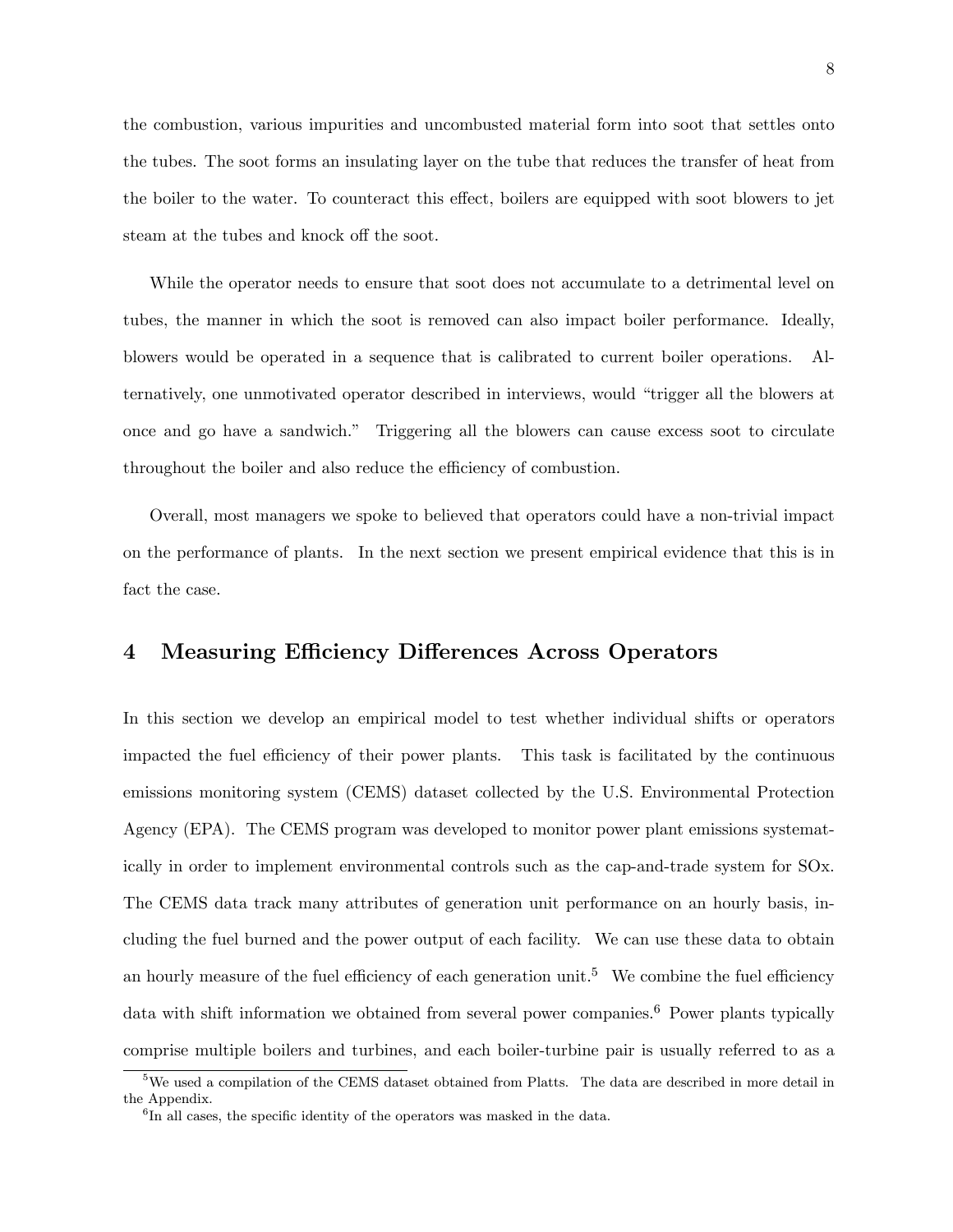generating unit. Some multi-unit plants are organized around a single control room, so that the same plant operator controls multiple units (up to seven in our data). By contrast, some plants, typically plants with larger units, have separate control rooms for each unit. To mask their identity, we will refer to the five entities from which we received shift schedule information as "Plant A" through "Plant E," recognizing that in some cases, the operator controls less than the entire plant. The key characteristics of the plants are described in Table 1. Although by no means a comprehensive sample of U.S. generation technology, they do represent some of the standard technologies in use in the U.S. today.

#### 4.1 Empirical Strategy

To test for efficiency differences across operators, we estimate versions of the following equation:

$$
ln(HEAT\_RATE_{ijt}) = \alpha_i + \beta_1 ln\left(OUTPUT_{ijt}) + \beta_2 \Delta ln\left(OUTPUT_{ijt}) + \beta_3 X_{ijt} + \kappa_j + \varepsilon_{ijt} \right)
$$

where t indexes an hour, i indexes the operator and j a generating unit. We estimate this equation for each plant for which we have shift-schedule information.

The dependent variable,  $HEAT\_RATE_{ijt}$ , is a generation unit's heat-rate, measured as the ratio of the heat content of the fuel input (in Btus) per units of electricity output (measured in kWh). It is inversely proportional to a unit's fuel efficiency and is the industry standard measure of fuel use. We obtained information on the hourly heat rates from the EPA's Continuous Emissions Monitoring System (CEMS) database. As part of the Sulfur Dioxide (SO2) Emissions Permit program, all electric power plants larger than 25 MWs were required to install pollution monitoring devices in their smokestacks. They transmit the data from the monitoring devices to the EPA on a quarterly basis, and the EPA posts it on their website. For some types of units, the fuel input is calculated based on the carbon in the smokestack, while for others, it is measured directly.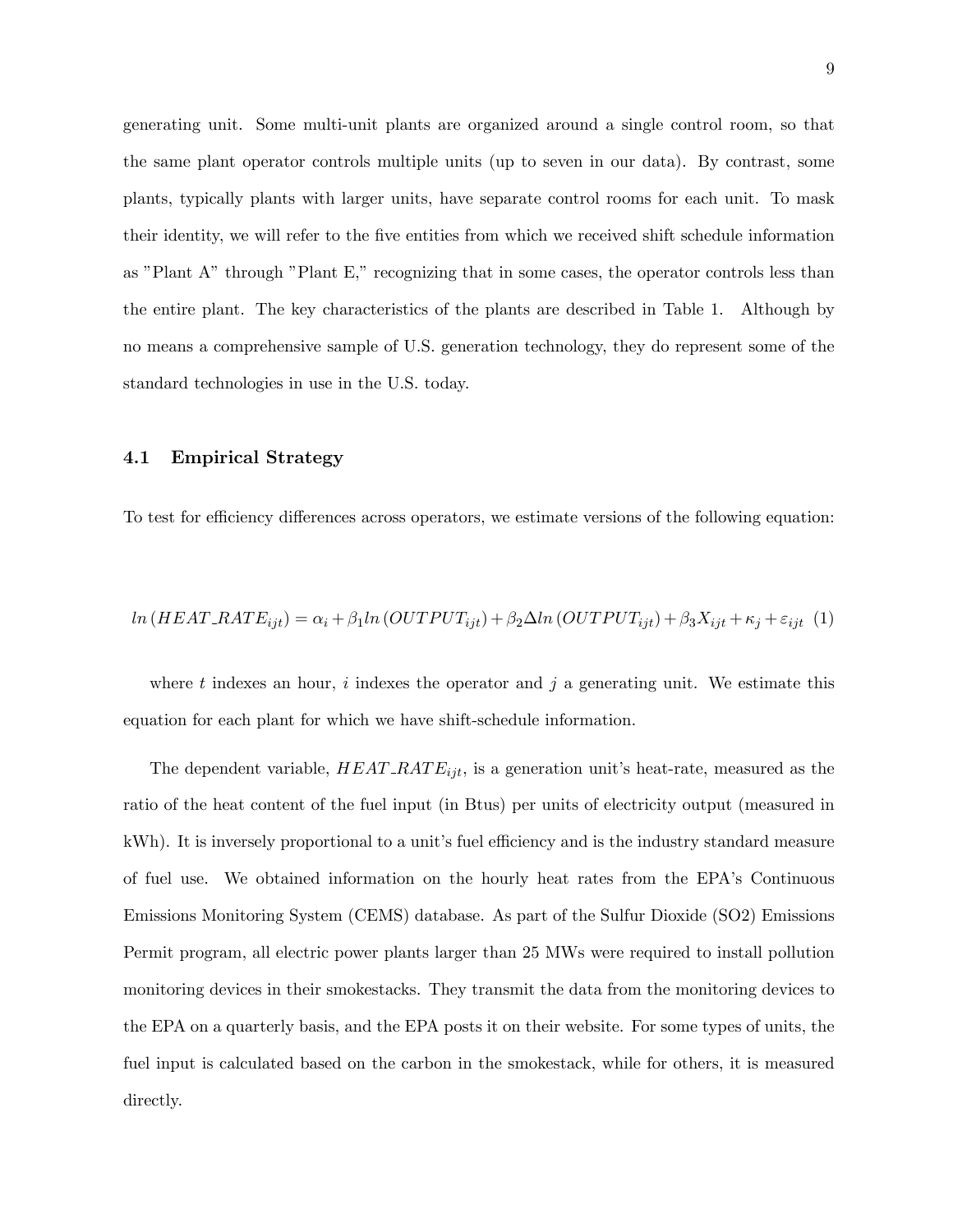The main variables of interest for this study are the  $\alpha_i$ 's, the operator-specific effects. These capture the mean difference in heat rates across operators, controlling for the other variables in the regression. To code them, we needed information on exactly which person was in the control room during a particular hour. We obtained this kind of detailed shift information from three US companies covering five fossil-fuel fired plants. Table 1 summarizes information on the five plants.

For Plant A, a large coal plant in the Southeast, company personnel transcribed entries from the operator logs for one unit at the plant for 2003. Though there are two approximately 1000 MW units at the plant, each unit has its own control room and its own operator at any given hour. Operators are asked to sign into the log when they begin their shift, although for  $33\%$  of the hours (24% of the hours when the plant is producing power), the operator did not sign the log. We estimate a single operator effect for all hours when the operator information is missing. The plant operates on a 3-shift schedule, with a morning shift (7AM to 3PM), afternoon shift (3PM-11PM) and a night shift (11PM-7AM). We have information on a total of 12 people, who logged anywhere from 120 to 780 hours over the course of the year. Operators who logged few hours did not necessarily have less industry experience since they could have been assigned mainly to the second "sister" unit at the plant.

For Plant B, a gas plant with two units in the West, company personnel sent us three years worth of spreadsheets with the planned shift schedules. The plant operator controls both units at the same time, so we estimated versions of equation (1) including observations for each unit. We also include a unit fixed effect to capture mean efficiency differences across the two units. These will impact our operator effect estimates to the extent the allocation of output across units varies systematically by operator. There was a fair amount of operator turnover over the three years we analyze, as the time period followed the divestiture of the plant from a regulated utility to a non-regulated merchant firm. Some of the more senior employees at Plant B left to take jobs with the utility parent in part to maintain their favorable treatment in the company benefits programs. Also, for some shifts, two people were scheduled as the operator. We estimate a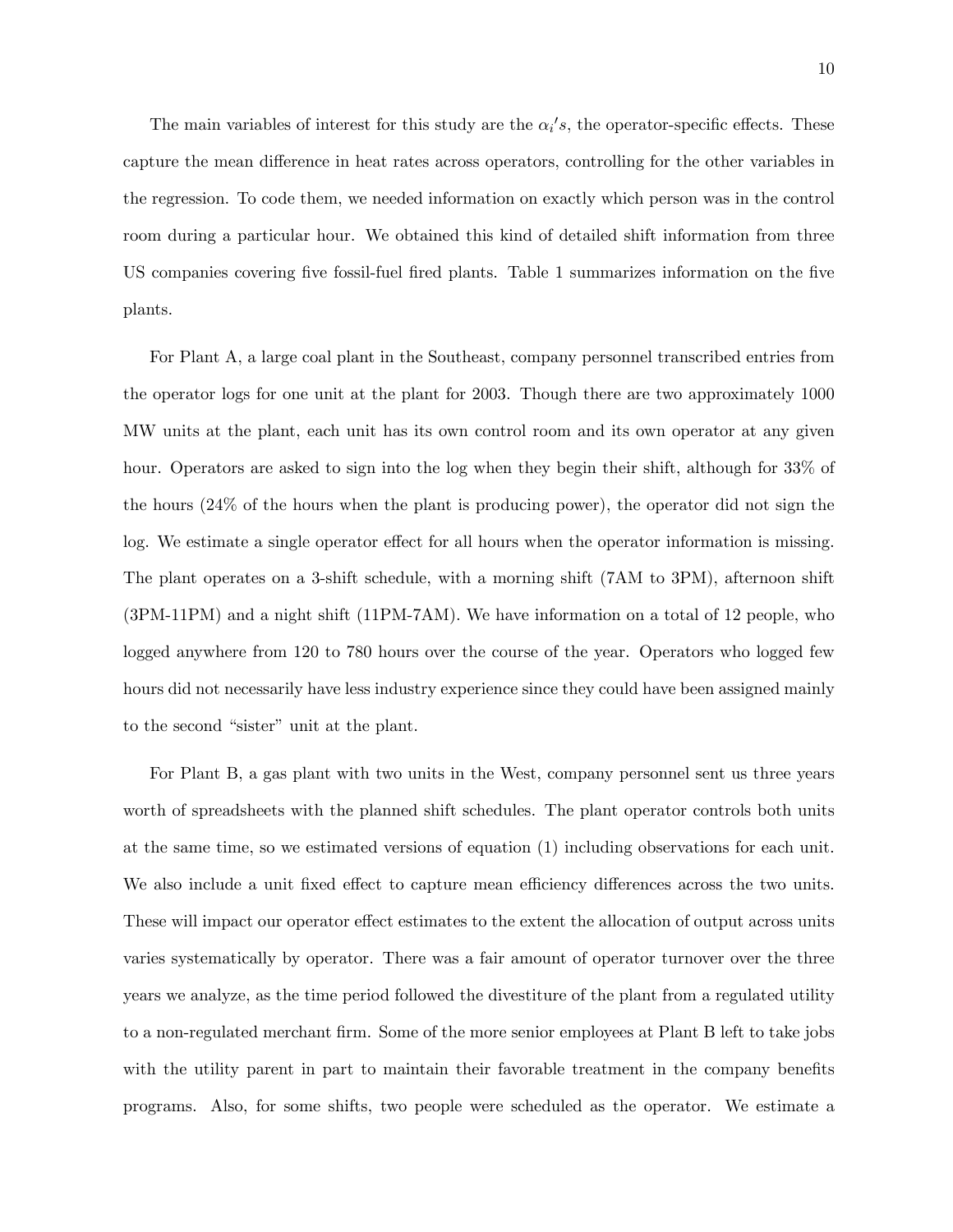separate operator effect for each team, giving us  $16$  total operator effects, though only  $12$  distinct individuals are represented in the data. Plant personnel work 12-hour shifts, either from 7AM-7PM or 7PM-7AM. Plant B installed combustion optimization software in August 2002 at unit 3 and in August 2003 at unit 4.

Plants C,  $D$  and  $E$  are all owned by the same firm (Firm X), but the information we have from this firm is the sparsest. Company personnel gave us two single page printouts with the schedules for the four different shifts over two years. The same shift schedules apply to the three Firm X plants that are located in the same state. This means that shift A is always working at the same time at all three plants, but the employees on shift A at Plant C are different from the employees on shift A at Plant D, and the composition of shift A at a particular plant no doubt varies over time. Unfortunately, we don't know anything about the turnover of the personnel working on the shift. Shifts work for twelve hours at a time, either from 7AM-7PM or from 7PM-7AM. The three plants are also quite dierent from one another. Plant C has two natural gas-fired units that were still in operation as of 2004 with a combined capacity of 760 MW (five of the units at the plant were already retired). Plant D is a large plant with seven total natural gasor oil-fired units ranging in size from 100 to 700 MWs, with the combined potential to generate over 2000MW of total capacity. Some of the units are quite old and run infrequently. Plant E is a natural gas-fired unit with one unit still in operation.

For all units, we control for the unit output level  $(ln(OUTPUT))$ , change in output over the previous hour  $(\Delta ln(OUTPUT))$  and the ambient temperature.<sup>7</sup> The output variables are taken from the EPA CEMS database. We obtained hourly temperature (dry bulb temperature measured in Fahrenheit) by picking the closest weather station from the NOAA surface weather data base (see: http://www.ncdc.noaa.gov/servlets/ULCD). We also include dummy variables for the four hours directly after the unit is started and dummy variables for the type of shift (e.g. night shift versus day shift).

One issue we confront in estimating equation (1) is the possibility that the choice of output

<sup>7</sup>Personnel at one of the plants we visited in the UK showed us calculations they do to benchmark the plant versus a target efficiency value and the main adjustments they make are for unit load, starts and ambient temperature.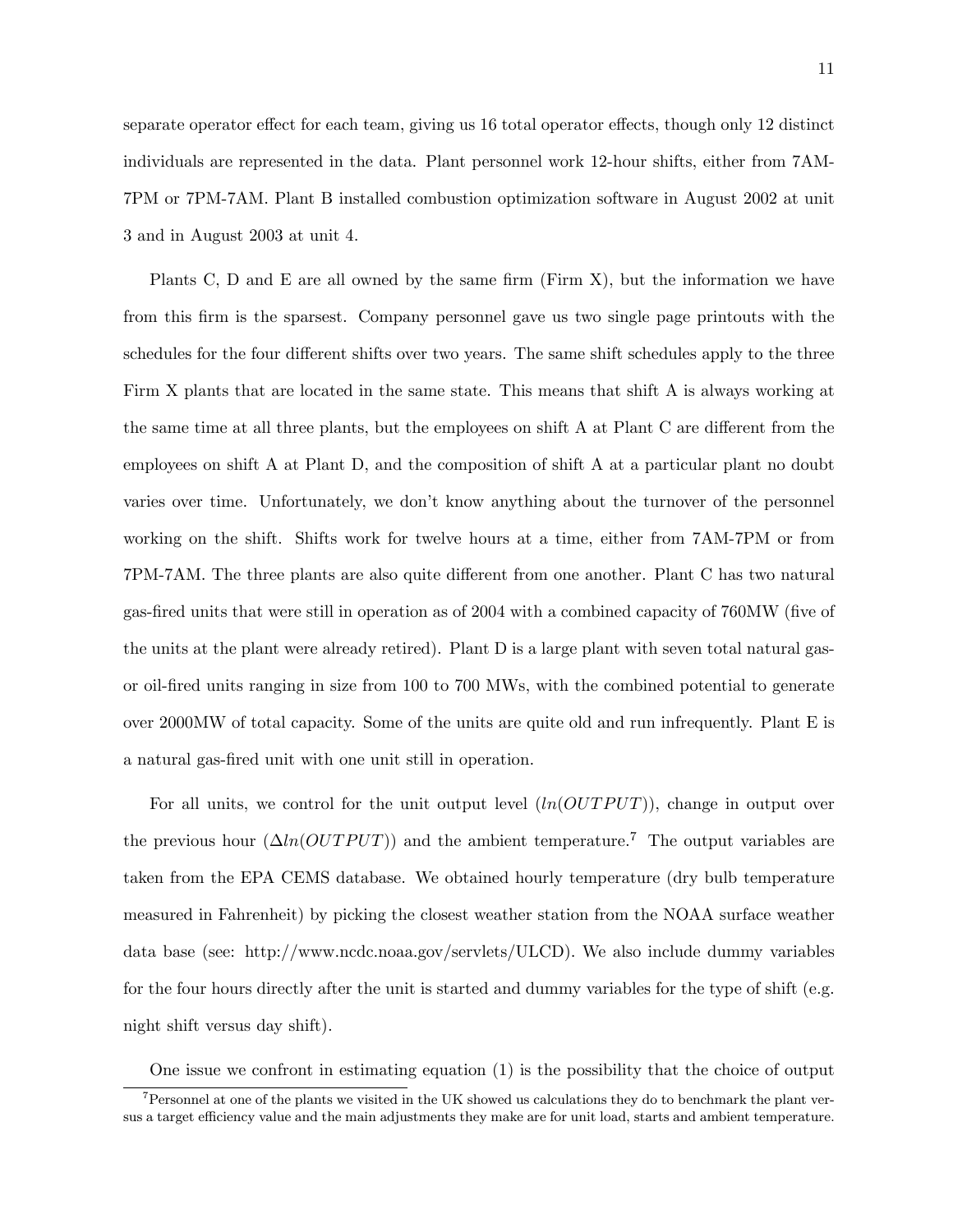level is correlated with the unit's efficiency. This would be the case if, for instance, the plant operator scaled back output when malfunctioning equipment reduced the unit's efficiency. This is equivalent to the endogeneity problem faced in estimating production functions (see, for example, Griliches and Mairesse (1998), Olley and Pakes (1996), Levinsohn and Petrin (2003)). To account for the possibility that both  $ln(OUTPUT)$  and  $\Delta ln(OUTPUT)$  are endogenous, we instrument for them using electricity demand within each plant's state  $(ln(STATEDEMAND)$ and  $\Delta ln(STATE DEMAND)$ ). Since electricity is not storable, plants are dispatched to meet hourly demand. Depending on congestion on the transmission grid, a plant may serve anywhere from a very local geographic area to a multi-state area. We take the state level as a reasonable representation of the average geographic area a plant could serve.

While it might be interesting to examine whether there are differences in the extent to which individual operators adjust output in response to efficiency shocks, we leave that for future work. Based on our discussions with plant personnel, we perceive that individual operators have some but by no means complete discretion to respond to efficiency shocks. Some of the output adjustments are purely mechanical, for instance, when a malfunctioning pulverizer reduces the amount of fuel that can be fed into a plant boiler. Also, many decisions about output are made by personnel outside the plant, since deciding by exactly how much production should be scaled back when efficiency drops requires coordination across plants in the same geographic area.

#### 4.2 Empirical Results

The  $\alpha_i$ 's from an instrumental variables estimation of equation (1) for Plant A are summarized in Figure 2. The red squares are at the mean effect for the operator and the blue lines are drawn over the 95% condence interval. Operator 27 collects all of the missing log entries. Four of the eleven operators (five including operator 27) had statistically significantly lower average heat rates than operator 4, the operator with the highest average heat rate. The estimates suggest that the best operator achieved an average heat rate that was more than 3 percent lower than the average heat rate achieved by the worst operator. To gain perspective on the magnitudes of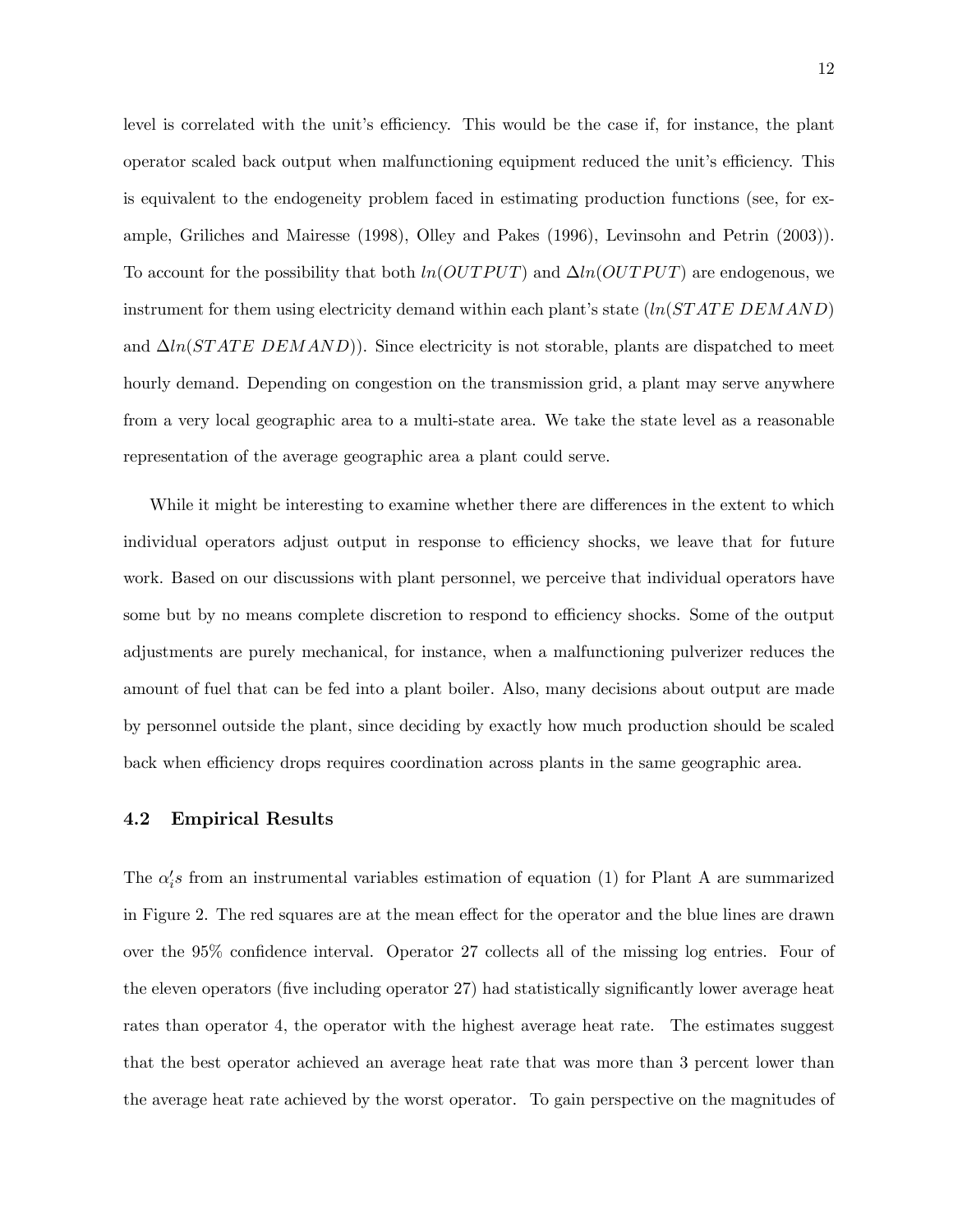the estimated effects, consider that if every operator were able to achieve the same average heat rate as the best operator, the unit would save approximately \$3.5 million in fuel costs each year.<sup>8</sup> These savings are no doubt considerably larger than the annual payroll costs for operators.

The coefficient estimates on the control variables associated with the specification of equation (1) depicted in Figure 2 are reported in column (1) of Table 2. The second to last row in Table 2 also reports the F-statistic on the joint test that all of the operator effects are zero.<sup>9</sup> For Plant A, the F-statistic is 2.23, suggesting that we can reject the hypothesis that all operators are the same at the one percent level.

Figure 3 summarizes the operator effects estimated for personnel at Plant B, and column  $(2)$ of Table 2 reports the coefficient estimates and F-statistic for the specification used to generate the effects summarized in Figure 3. As with Plant  $A$ , eight of the fifteen operators are significantly different from the worst operator and the F-statistics suggests that we can reject that all operators are the same at better than the  $.1\%$  significance level. The operator effects may be more signicant at Plant B than they were at Plant A because we have three times as long a time period for Plant B, so the estimates are tighter. The range of operator effects is smaller for Plant B than it is for Plant A, with the most efficient operator only 1.9% better than the least efficient operator. We spoke with engineers from both coal and gas plants who suggested that operator decisions are likely to have more impact on eciency at coal plants.

Unlike for Plants A and B, the operator effects at Plants C,  $D$  and  $E$  (recall that they are all owned by Firm X) were estimated to be small and statistically indistinguishable from zero. The largest difference between the best and worst shifts was .0020 (s.e. .0019) at Plant C. This point estimate is an order of magnitude smaller than the similar measures at Plants A and B. Overall, the results suggest there are no discernible differences between the four shifts at any of Firm X's plants. It is instructive to consider why we might find differences across operators at Plants A and B, but not at Plants C, D and E. For one, the shift information that we received from Firm

 $8$ This calculation assumes the plant operates at a 90% capacity factor, with fuel costs of \$25/MWh and that the best operator worked for 10% of the time.

 $9$ The F-test for Plant A excludes operator 27, the operator effect used to collect all hours when the operator log was left blank.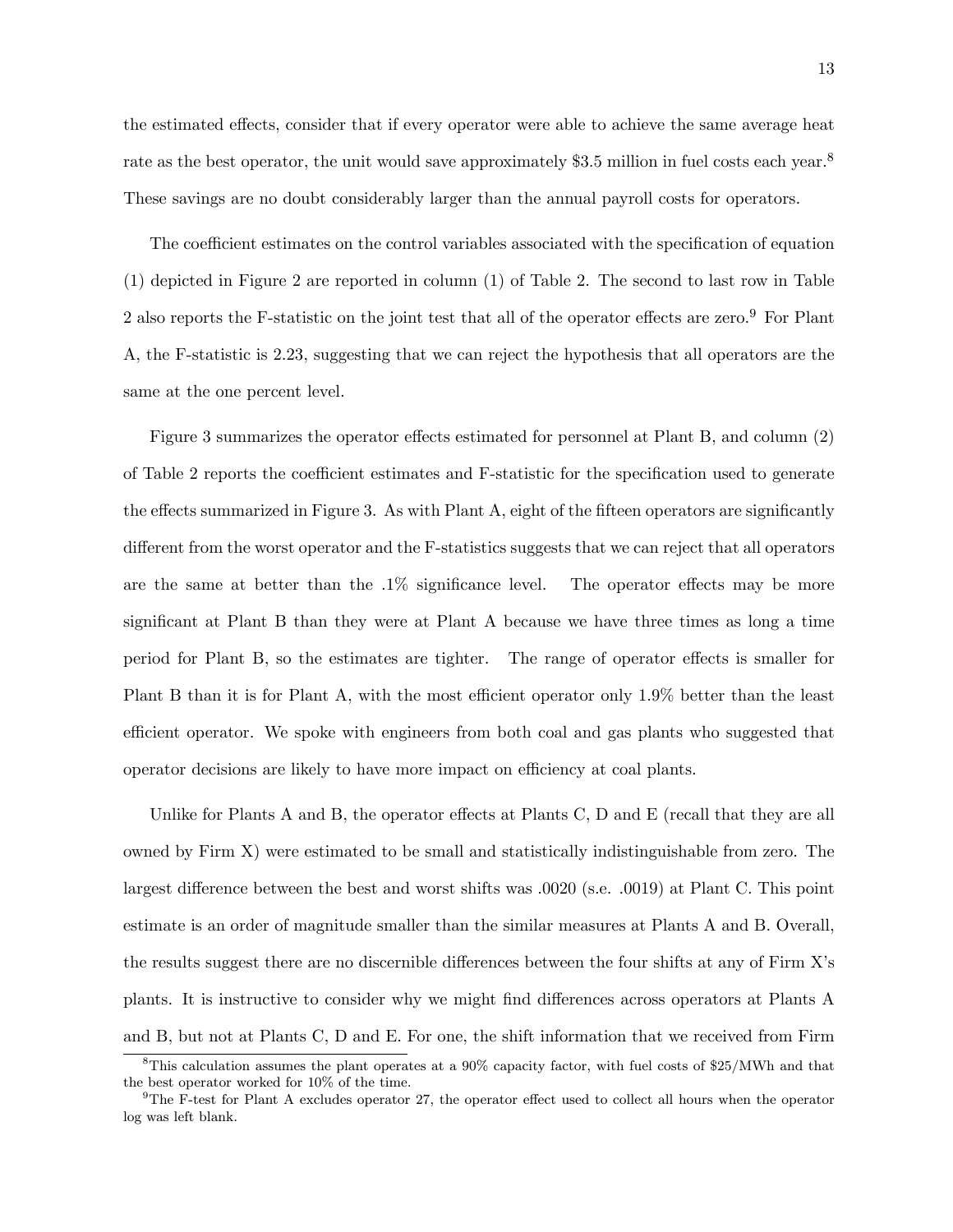X is much less precise than the information for Plants A or B, so the estimates could be biased to zero because of classical measurement error. For instance, since we only have information on four shifts, the shifts were scheduled to work almost 2,200 hours per year. No doubt operators, especially those with considerable seniority, are working much less than this per year, suggesting that each shift contains more than a single operator. Also, as we noted in comparing Plant A to Plant B, operators have less room to affect efficiency at gas plants. Finally, plant personnel at Plant C described an in-house computer program that they used to instruct operators about the optimal setting for plants, suggesting that operators at the Firm X plants are less likely to make different decisions about plant operations.

Note that there is reason to believe that all of the operators effects we measured are biased to zero. For one, we only have information on the operator and not the plant staff supporting him (all of the operators we have on record were male). It's possible that we could see larger differences if we could control for the supporting staff as well. Second, even for Plant  $A$ , where we have operator log information, there may be measurement error in our independent variable.

The coefficient estimates on the control variables summarized in Table 2 are for the most part as expected. For all plants except Plant A, the coefficient on  $ln(OUTPUT)$  are negative and statistically significant, suggesting that plants are more fuel efficient at higher output levels. Also, as would be expected if operators are reducing output in response to negative efficiency shocks, instrumenting for  $ln(OUTPUT)$  causes the coefficient to fall towards zero. For example, an OLS estimate of equation (1) using data on Plant B yields a coefficient on  $ln(OUTPUT)$  of -.121 (s.e. = .002).<sup>10</sup> Similarly, the coefficient on  $\Delta ln(OUTPUT)$  is positive and statistically significant at all plants, suggesting that increases in output degrade efficiency and reductions improve efficiency.<sup>11</sup> Also, the F-statistics on the first stages are large, suggesting that our

<sup>&</sup>lt;sup>10</sup>The significance of the operator effects are not sensitive to the estimates of  $ln(OUTPUT)$ . In addition to the specifications we report, we also estimated other specifications that allowed  $OUTPUT$  to take different nonlinear forms. The estimates of the F-statistics on the operator effects were qualitatively very similar, i.e. suggesting that operators at Plants A and B differed from one another but those at Firm X's plants did not.

 $11$ We also estimate specifications that allowed the effect of an output change to differ for positive and negative changes. Both effects were positive, suggesting that a reduction in output does lead to a lower heat rate (more efficient).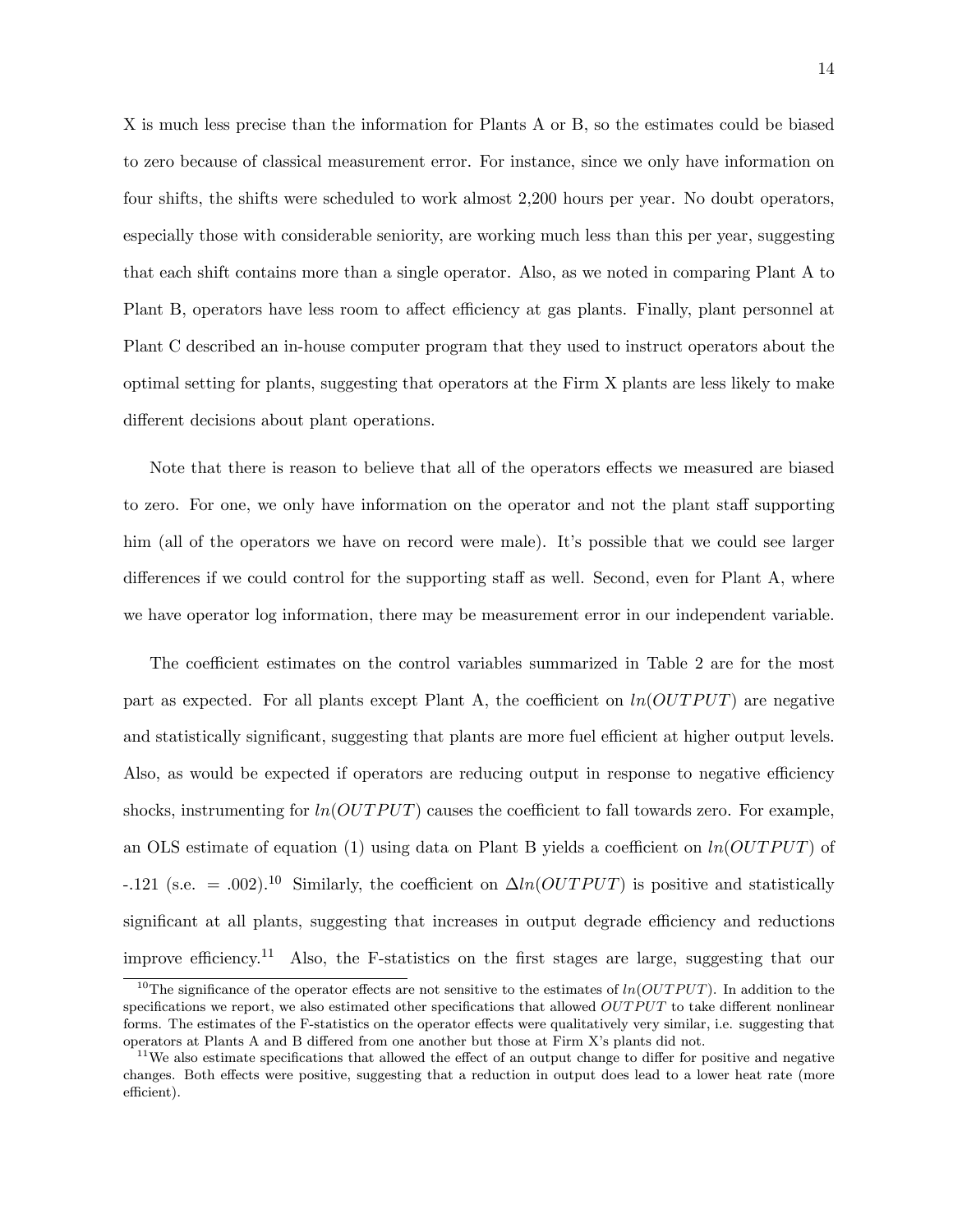instruments work quite well.

The coefficient estimates on  $TEMPERATURE$  are all positive and statistically significant, consistent with what engineers told us to expect. Only two of the five  $DAYSHIFT$  variables are significantly different from zero, and one is positive and small and the other is negative and quite small (suggesting at most a .5% difference across shifts). Except at Plant A, the  $START_{t-X}$ for  $X \subset 2, 3, 4$  dummies are positive, suggesting that fuel efficiency is compromised after starts. There were only 13 starts at Plant A, so these variables are imprecisely estimated. Also, since starts are associated with rapid changes in output, the heat rate variable can be very noisy.

### 5 Labor Policies and Operator Performance

We have described the critical role that plant operators play in the operation of power plants, and presented anecdotal and empirical evidence that operators can have a significant impact on the efficiency of plant operations. Given this evidence, two important questions arise. Why is such a variation in performance tolerated by firms, and what can firms do to take advantage of the skills and experience of the strong performers?

#### 5.1 Human Resource Policies

Aggregate statistics and our interviews with power plant managers both suggest that labor policies in electricity generation have been undergoing a dramatic transformation over the last 10-20 years. This transformation has coincided with the rise of non-utility power producers, the privatization of publicly owned utilities outside of the U.S., and the advent of regulatory restructuring. It is reasonable to conclude that the competitive pressures created by these developments provided the impetus for these changes. However, it is worth noting that these changes have not been limited to regions where power plants have been divested or deregulated. Also, many interviewees cited the adoption of automated monitoring technology beginning in the late 1980s as a factor in the declining employment rates.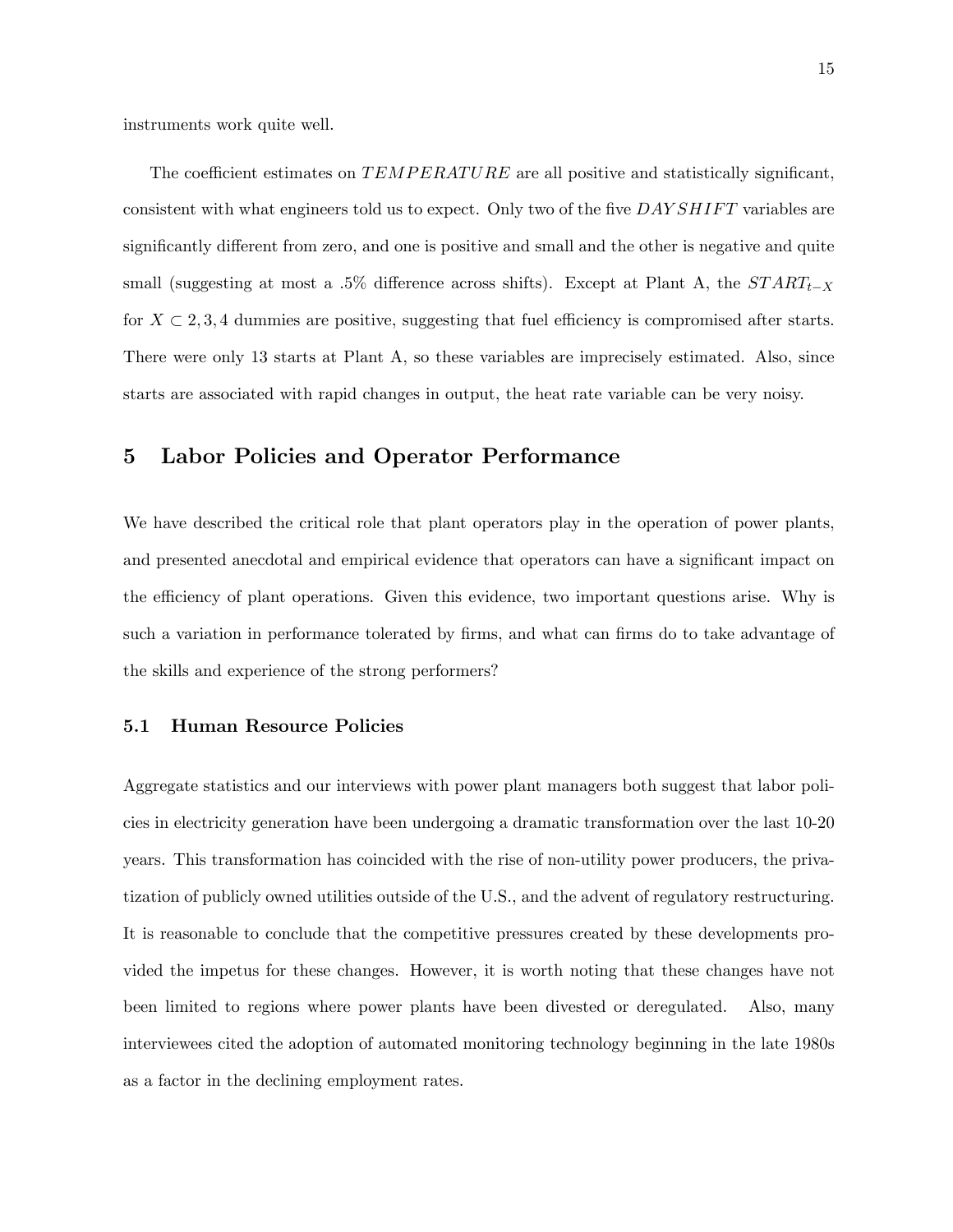In general, the historic labor picture at power plants was heavily unionized with inflexible work rules and promotion policies. There were several layers of job categories and restrictions on utilizing employees in roles outside of their categories. Staffing levels were also, by today's standards, quite high. Promotion was largely based upon tenure at a plant or with the company. Certainly a minimum level of competence was required for promotion, particularly to the operator level. However, among those employees able to exceed a certain minimum threshold of performance, there was little effort to differentiate among the quality of employees when determining promotions.

Since the mid 1980's employment levels have steadily declined. Plant F, a coal-plant in England visited for this project, is representative of this trend. There were 285 employees at the plant when we visited, down from a peak of over 700 before the plant was privatized in the early 1990's. This trend is shared among most liberalized electricity markets, but not restricted to those facing full competitive pressures. Plant G, a coal plant in Alabama also visited for this project reported 320 employees in 2004, down from a peak of over 450 despite the fact that its regulatory status has remained unchanged. Among the positions eliminated was a full-time groundskeeper, cited to us as an example of previous excesses given the paucity of grass around the plant.

As mentioned above, aggregate statistics suggest a pronounced reduction in power plant employment throughout the U.S. These reductions are most pronounced in areas actively pursuing some form of deregulation (see Fabrizio, Wolfram, and Rose, 2007). The largest reductions overall appear to be a plants divested from regulated utilities to non-utility operators (see Bushnell and Wolfram, 2006).

The reduction in employment has coincided, at least in restructured states, with a declining influence of unions and increasingly flexible work rules. In two separate interviews, managers described how previously, a shift was staffed with a number of specialists, including mill workers, electricians and boilermakers. Union work rules prohibited job sharing. In the late 1990s, management had been able to renegotiate union contracts, in some cases when the plants were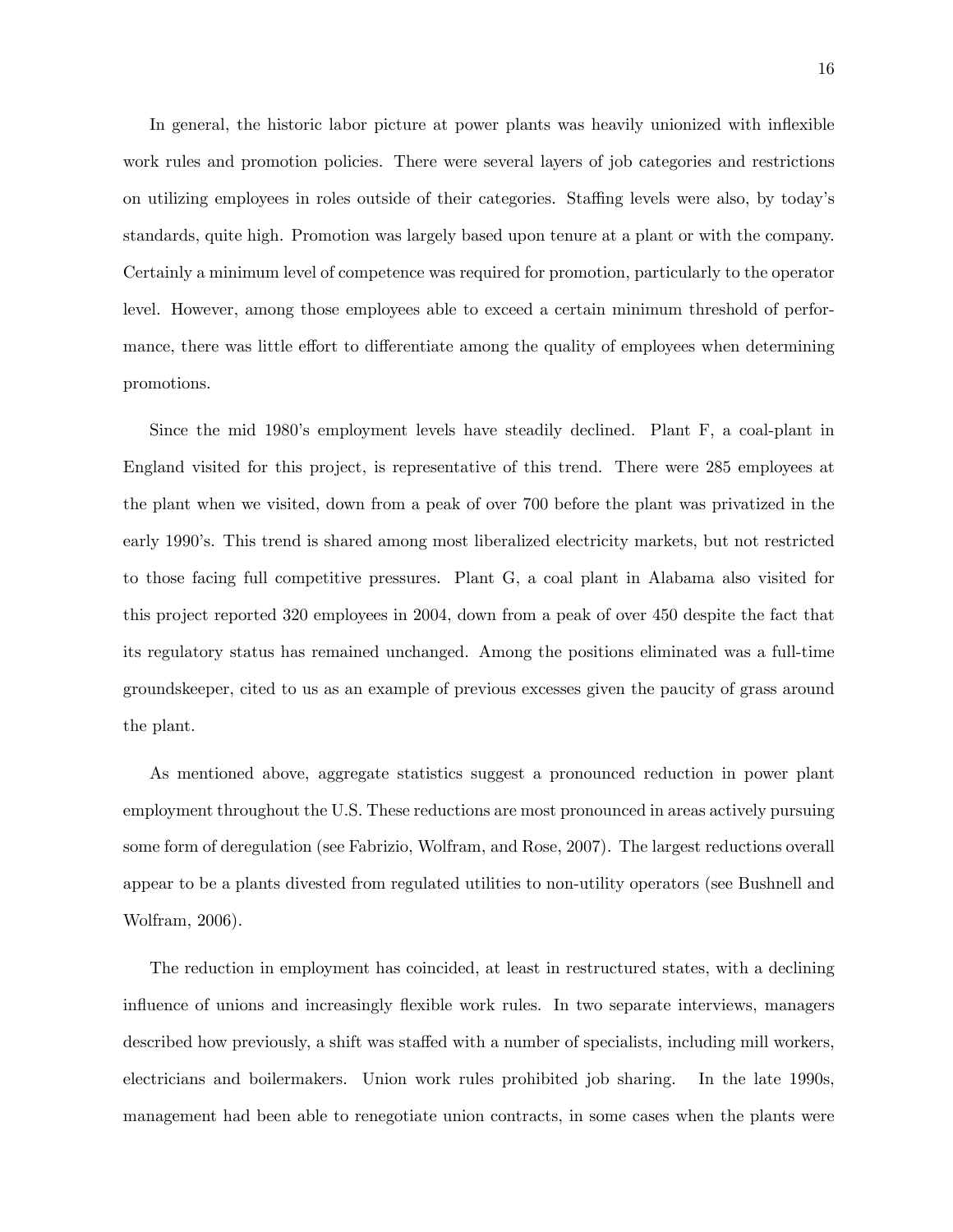divested to new owners, to allow workers to be classied generally as power plant operators. As a result, workers at the restructured plants we visited were valued for their broad skill sets, and staffing levels fell.

According to managers at some plants, wage levels have in many cases risen as the number of employees has been reduced and responsibilities expanded.<sup>12</sup> Promotion policies have also become less rigid. One operator at Plant F in England rose to his position in just over two years, much faster than would have been possible under the plant's previous tenure-based promotion scheme. The merchant owner of Plant B replaced a large fraction of the employees it inherited from the regulated utility when it purchased the plant, drawing its new employees largely from ex-Navy technicians and engineers. By contrast, Firm X, also a merchant company operating plants it had purchased from regulated utilities, has retained most of the employees at the plants it purchased.

Despite these broad trends that indicate increasing productivity at power plants in liberalized electricity markets, in most cases we found little focus on the quality of specic employees, beyond standard promotional policies. In particular, in most cases there were no specific initiatives designed to address the operator effects on fuel efficiency that have been described above, despite a widespread consensus that such effects are meaningful. That said, there were some efforts at linking bonuses to corporate or plant performance, and one specific effort to link employee pay to the efficiency of the plant. We describe these programs below.

#### 5.2 Performance Pay

All plants we visited paid bonuses to their employees loosely based upon some measure of performance. In some cases, as with Plant G in Alabama, these bonuses were largely linked to corporate financial performance and therefore were more a version of "profit-sharing" than incentive pay. Bonuses at many plants also reflected conventional HR policies, such as a linkage to favorable performance reviews by supervisors, the completion of assigned tasks on time, and

 $^{12}$ Shanefelter (2006) uses BLS data to describe a picture consistent with these claims.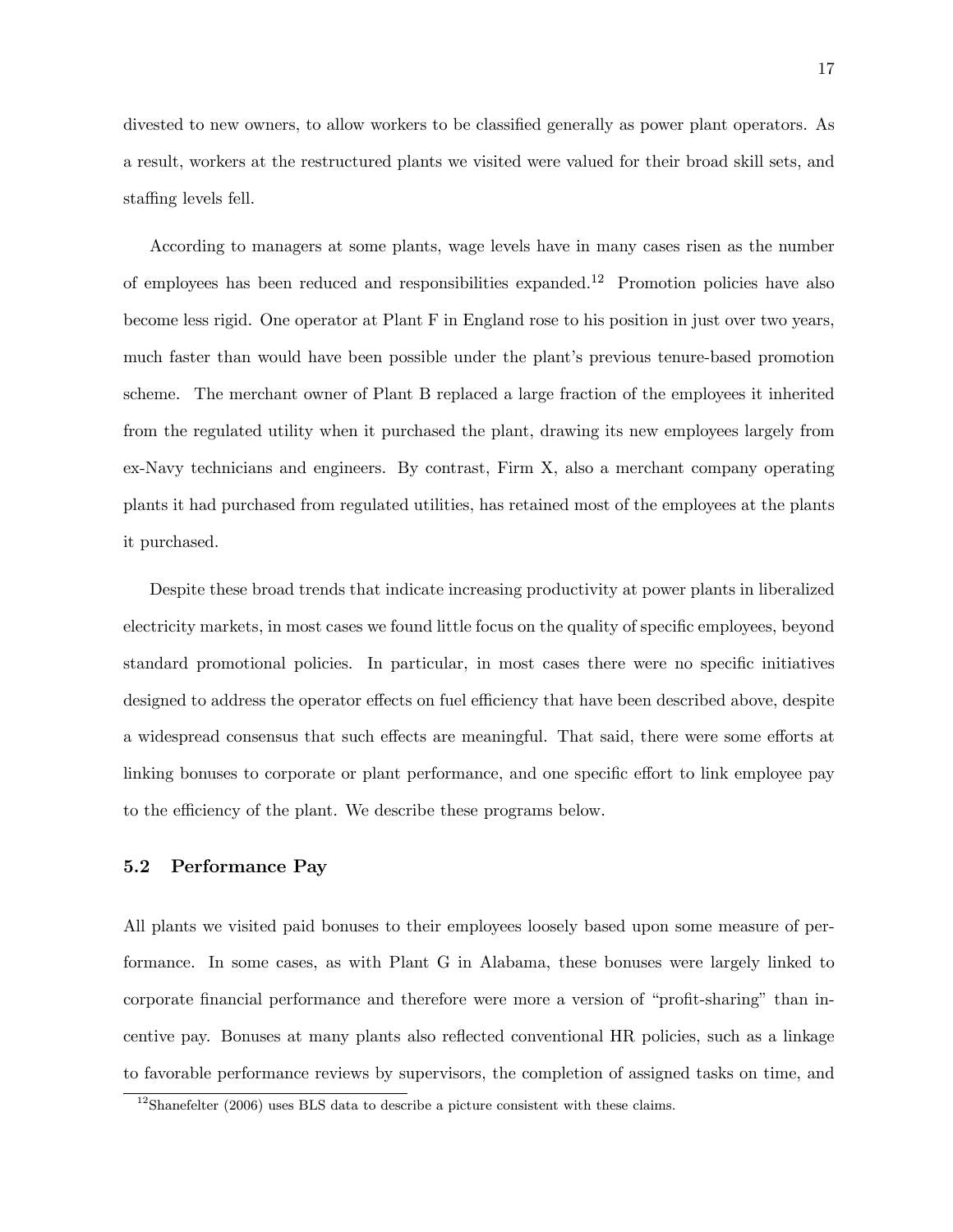limited absenteeism. In several cases, such as Plant F, bonuses were linked to aggregate measures of plant's performance, such as the achievement of certain fuel efficiency and availability targets. For the most part, however, such bonuses did not attempt to distinguish between the performance of specic employees within a given plant.

One notable exception to these policies was a performance pay initiative attempted at Plant F in England in the mid 1990's. Plant F is a large coal-fired plant that had been built by the government-owned Central Electricity Generation Board (CEGB) and privatized in the early 1990s. The plant has since changed hands multiple times. Since before privatization, substantial efforts were made to monitor and document the plant's performance along a large number of efficiency measures. These efforts evolved into an automated system able to monitor, quantify, and report the "cost of [efficiency] losses" at the plant. The cost of losses calculation was highly sophisticated and attempted to control for all relevant exogenous impacts on plant operations, such as fuel quality, ambient temperature, and the output level of the plant. It generated detailed reports breaking down efficiency losses to specific processes within the plant.<sup>13</sup> Initially (and currently) these data were aggregated into monthly performance reports and utilized by managers as a general tool for helping to focus efficiency efforts. These measures would be reviewed at monthly meetings of all section heads, including representatives from operations, commercial performance, and maintenance.

In 1995, managers attempted to utilize the cost of losses system in a more direct fashion by linking it to performance bonuses for specic shifts. Recognizing the disparity in performance and losses between shifts, manager's believed that the incentives provided by such a linkage would help to focus under-performing operators and shifts and help to improve their efficiency at least to levels attained by higher performing shifts. In doing so, managers implicitly expressed a belief that these performance disparities were largely effort-based, rather than a result of differences in the inherent acumen or talent of the operators. The pay differentials created by the bonuses were still quite modest, amounting to about 1 percent of annual pay.

<sup>&</sup>lt;sup>13</sup>The cost of losses report would decomposes performance measures to report the losses due to several factors including turbine losses, boiler efficiency, fuel feed trains, and exhaust pressure.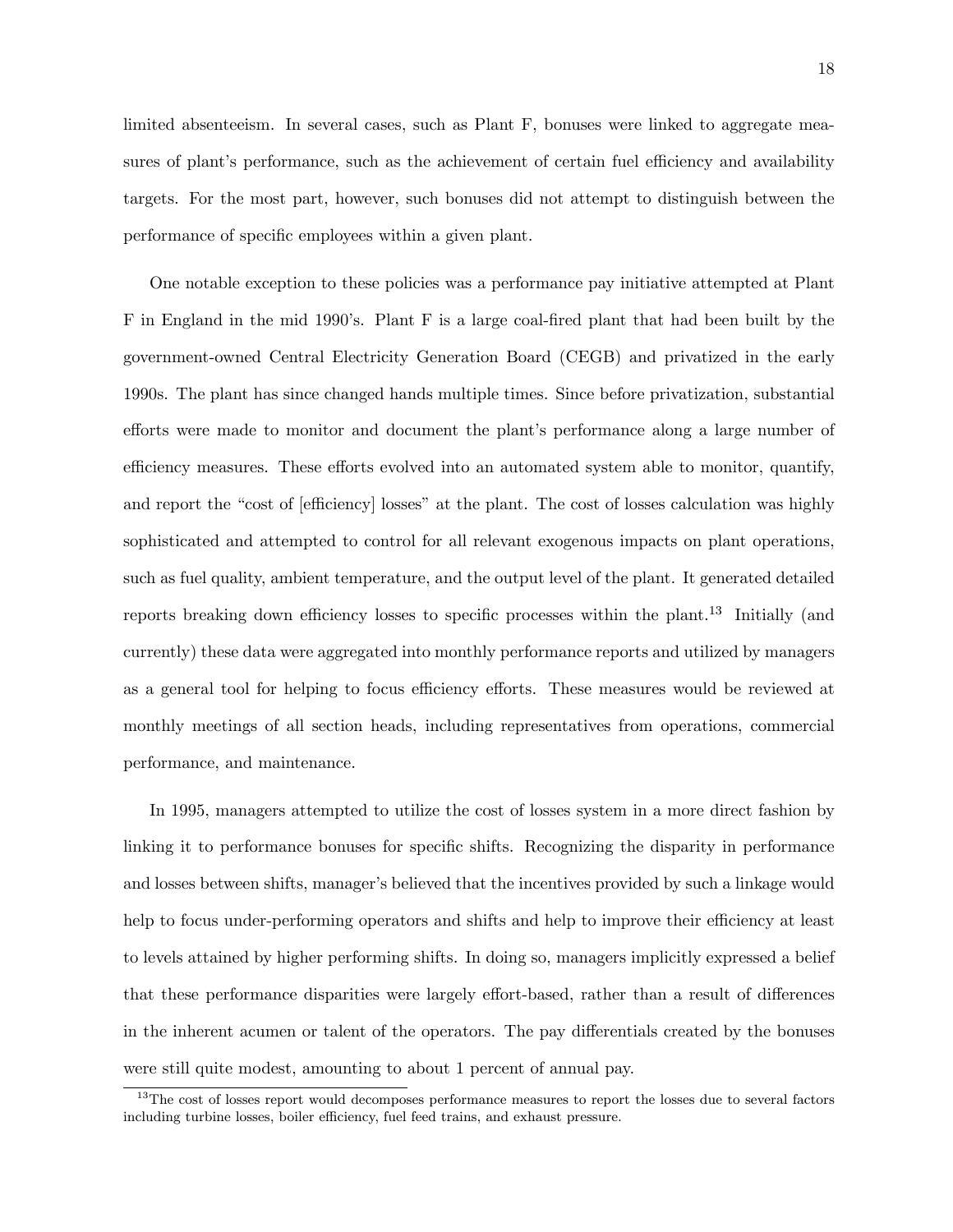Even with this modest incentive, however, managers did notice marked changes in performance between shifts. Unfortunately they were not the kinds of effects that they intended to induce. The incentive scheme was based upon the relative performance in the cost of losses of each shift. Operators quickly discovered that a degradation in the performance of *other* shifts could be as rewarding as an increase in their own efficiency. It appears that there are more and easier options for sabotaging other shifts than for improving own performance. Managers found that operators would sometimes avoid blowing soot throughout their shift, forcing excessive blowing upon the next shift, or triggering all the blowers simultaneously at the very end of their shift, leaving the next shift to deal with the resulting residue. In such an environment there was growing acrimony between shifts and operators. Eventually, managers at Plant F dropped the incentive scheme, and shifted toward a system of rewarding the pooled performance of all shifts. Although the direct influence of individual effort and performance on such pooled incentives is diluted, managers claimed that efficiency improved roughly half a percent under this new scheme.

#### 5.3 Combustion Optimization Software

The experiment with performance pay at Plant F can be viewed as an attempt to elevate the efficiency of under-performing operators at least up to the level observed in the better operators by applying incentives intended to increase focus and effort. A more recent trend at power plants may also result in more balanced performance among operators by reducing the impact of their individual performance. This trend is the adoption of automated combustion optimization software and systems. In general these systems use learning algorithms to attempt to customize operating protocols to the specic idiosyncrasies of a specic plant. The more ambitious of these systems take much of the influence over burner angles, fuel flow, oxygen content, etc. out of the hands of the operator. In theory such systems should reduce the disparities between operator performance. Indeed, the vendor of one such system, NeuCo, claims that its systems can help to 'make the worst operator at least as good as the best.' The adoption of these systems is still in its early stages, and we were not able to attain sufficient data to adequately evaluate such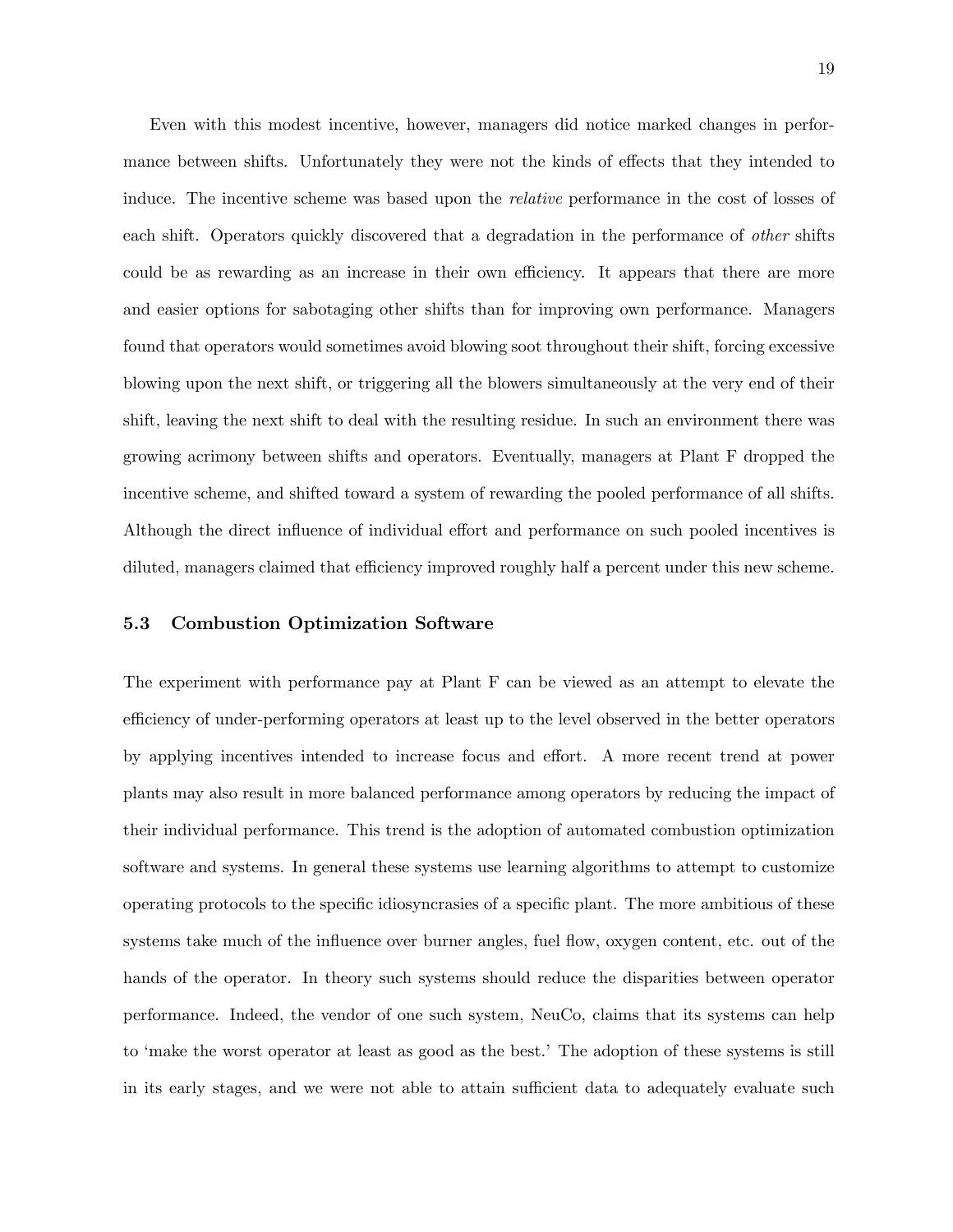claims.

However, two factors that were raised during our interviews indicate that, at least in the near future, the impact of such systems on fuel efficiency may be small. First, these systems are being utilized primarily for the purpose of reducing emissions, rather than improving fuel efficiency. Second, in many cases operators have been hostile to yielding control over operations to these systems. In one plant we visited, an installed control system had been converted to an 'advisory mode' that provided recommendations, but direct control was left to the human operator.

That said, managers at the Firm X plants firmly believed that the optimization systems they had installed would significantly reduce if not eliminate any operator effects. Our empirical analysis supports their view. By contrast, Plant B installed a NeuCo system in the middle of our sample period. The system had been installed to help the plant address NOx emissions, rather than fuel efficiency. When we included a dummy variable equal to one after the adoption of the optimization software, we did not detect a statistically signicant impact on either the overall fuel efficiency of the units or on the relative operator effects at the plant, although we observed only nine operators who worked before and after the installation.

## 6 Conclusions

Labor policies in the electricity industry have been significantly impacted by its historical status as either a publicly owned or regulated utility business. At the same time, evaluating and improving labor practices may have been given low priority due to the fact that labor costs constitute a small portion of industry costs. We present evidence that, despite the fact that overall labor costs are small, the *quality* of certain workers can have a significant impact on the operations of power plants. Power plant operators, in particular, can influence the fuel-efficiency of the plants under their control in a myriad of individually small, but in aggregate consequential, ways. There is good reason to believe that this effect is more prominent in the more complex coal facilities than in gas-fired power plants.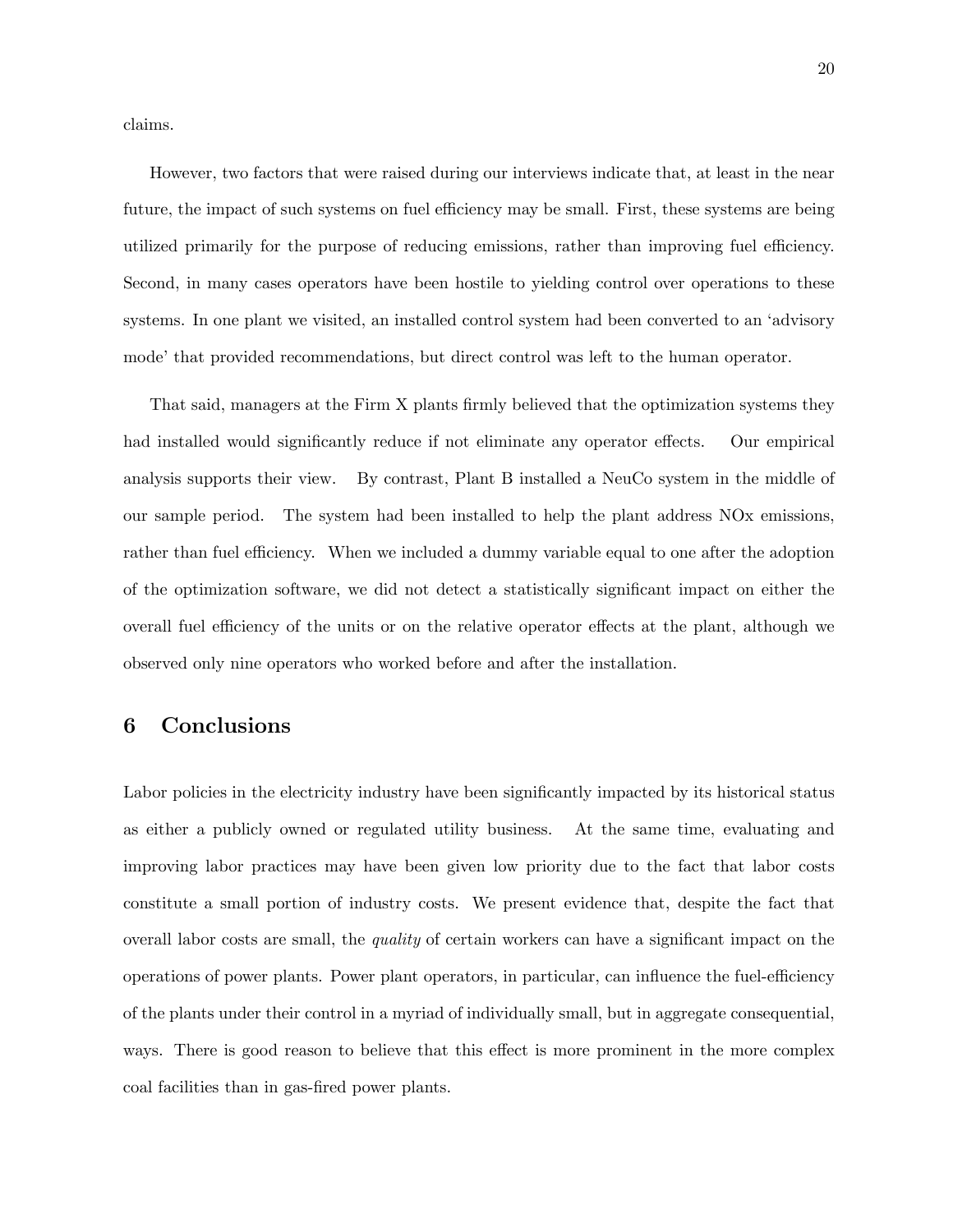In our examination of performance data from U.S. power plants we find that the individual operators could influence fuel efficiency by more than  $3\%$ . While this figure may sound modest, it translates into a difference worth millions of dollars in annual fuel costs at larger facilities. Despite what appears to be a widespread belief in an 'operator effect' amongst plant managers, there have been relatively few attempts to address the impacts of these effects. We have documented one failed attempt at performance-based incentive pay, and described how the advent of automated combustion optimization systems may reduce or eliminate operator effects. Even the roll-out of such automated systems has been relatively slow, and more focused on environmental considerations than on efficiency concerns. It is worth noting that market incentives have only recently been introduced in the industry. The process of regulatory restructuring is less than a decade old in most of the world, and this is a relatively short-time in a historically slow moving industry. It remains to be seen whether firms facing more exposure to market incentives will prove to be more adept at taking advantage of operator effects, or whether such effects are an immutable characteristic of the power generation business.

More generally, our results provide a clean measure of the extent of worker heterogeneity within the same job description at a particular plant. It is possible that other industries would show less heterogeneity, perhaps because labor practices have received little attention in the electricity industry relative to other industries where labor is a larger fraction of overall employment. It is also possible that the true heterogeneity across workers would be larger in other industries, and the fact that managers have clean measures of worker output in electricity helps keep it in check. For example, Mas and Moretti  $(2007)$  report a  $21\%$  difference between supermarket cashiers in the top and bottom deciles. At any rate, worker heterogeneity is not ordinarily captured in descriptions of firm efficiency based on production functions, but may be an important component of technical efficiency differences across firms.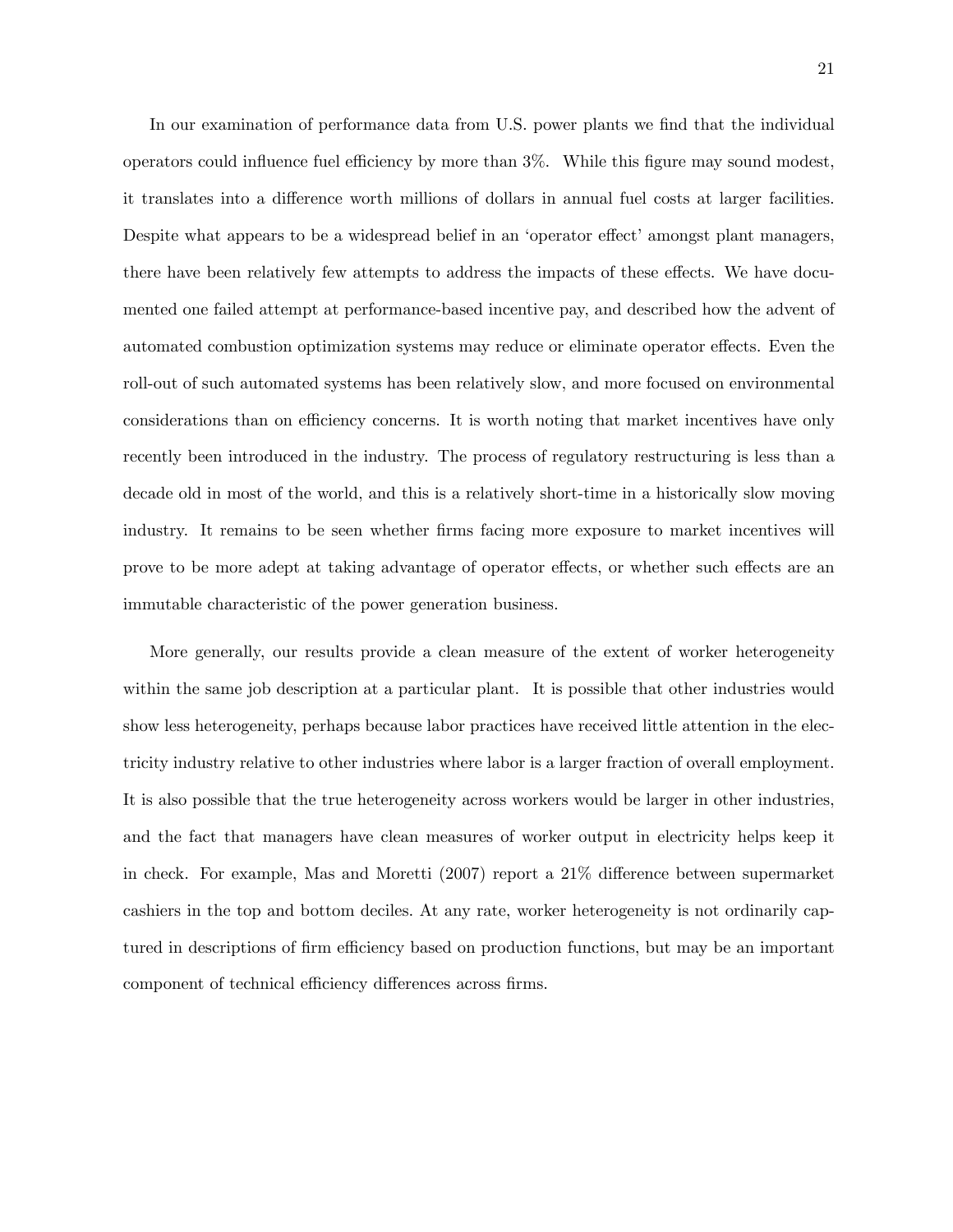## References

- [1] Bandiera, Oriana, Iwan Barankay and Imran Rasul (2005). "Social Preferences and the Response to Incentives: Evidence from Personnel Data," Quarterly Journal of Economics, 120(3), 917-962.
- [2] Bushnell, James and Catherine Wolfram (2005). \"Ownership Change, Incentives and Plant Efficiency: The Divestiture of U.S. Electric Generation Plants." CSEM Working Paper WP-140, University of California Energy Institute. March. Available at www.ucei.org.
- [3] Christensen, Laurits R. and William H. Greene (1976). \Economies of Scale in U.S. Electric Power Generation," Journal of Political Economy, 84 (4), 655-676.
- [4] Fabrizio, Kira, Nancy Rose and Catherine Wolfram (2007). "Do Markets Reduce Costs? Assessing the Impact of Regulatory Restructuring on U.S. Electric Generation Efficiency," American Economic Review, forthcoming.
- [5] Griliches, Zvi and Jacques Mairesse (1998). \Production Functions: The Search for Identification," in Steinar Str<sub>i</sub>m ed., *Econometrics and Economic Theory in the 20th Century.* Cambridge University Press: Cambridge, UK.
- [6] Hamilton, Barton H., Jack A. Nickerson, and Hideo Owan (2003). \Team Incentives and Worker Heterogeneity: An Empirical Analysis of the Impact of Teams on Productivity and Participation," Journal of Policital Economy. 111(3), 465-497.
- [7] Joskow, Paul (1997). "Restructuring, competition, and regulatory reform in the U.S. electricity sector." Journal of Economic Perspectives. 11(3), 119-38.
- [8] Kleit, Andrew and Dek Terrell (2001). "Measuring Potential Efficiency Gains From Deregulation of Electricity Generation: A Bayesian Approach," The Review of Economics and Statistics, 83(3), 523-530.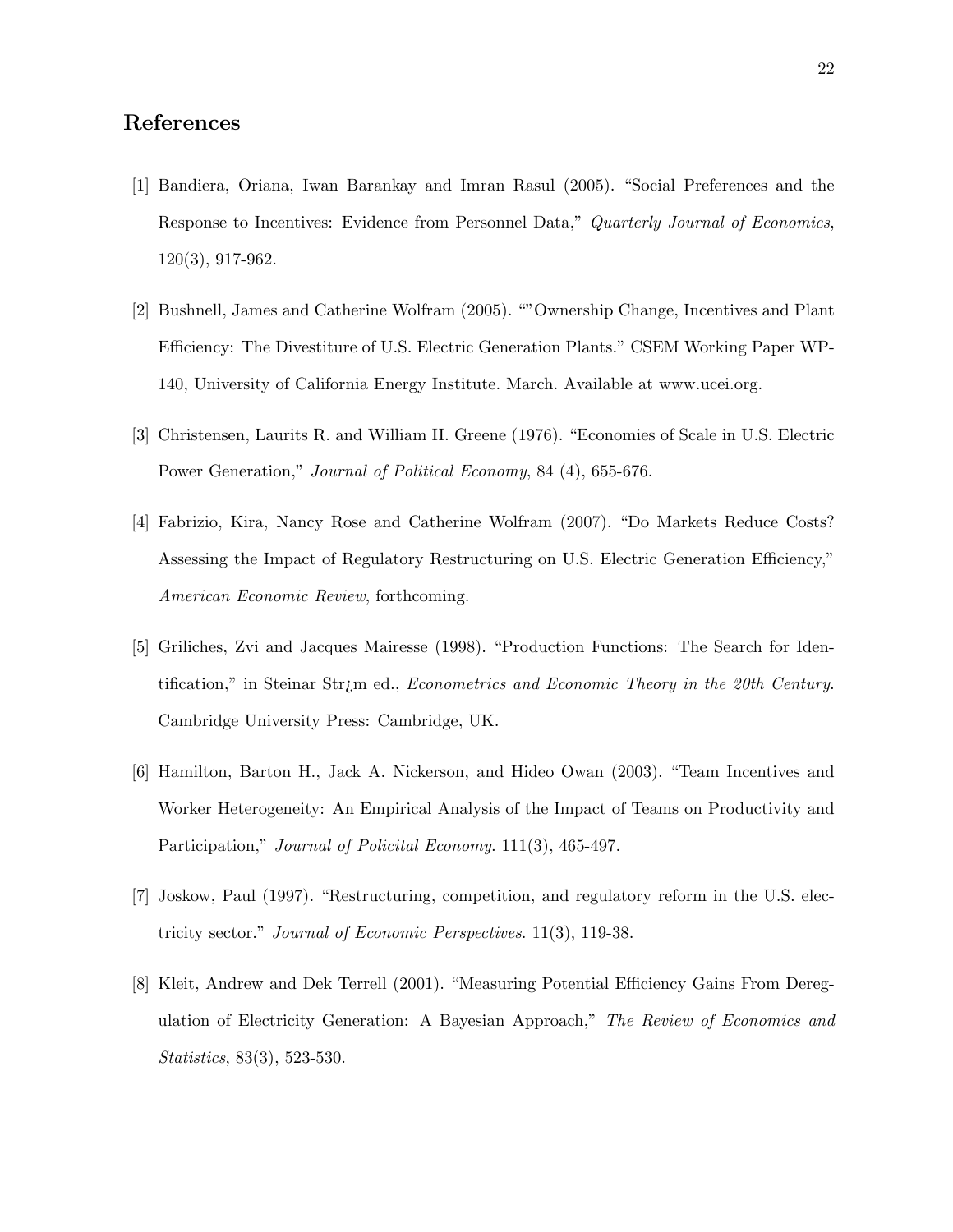- [9] Knittel, Christopher R. (2002). "Alternative Regulatory Methods and Firm Efficiency: Stochastic Frontier Evidence from the US Electricity Industry," The Review of Economics and Statistics, 84 (3), 530-540.
- [10] Levinsohn, James and Amil Petrin (2003). \Estimating Production Functions Using Inputs to Control for Unobservables," Review of Economic Studies, 70 (2): 317-41.
- [11] Mas, Alexandre and Enrico Moretti (2007). "Peers at Work." NBER Working Paper No. w12508. Available at www.nber.org.
- [12] Niederjohn, M. Scott (2003), "Regulatory Reform and Labor Outcomes in the U.S. Electricity Sector," Monthly Labor Review, 126(5), 10-19.
- [13] Nerlove, Marc (1963). "Returns to Scale in Electricity Supply," in Christ et al. eds. Measurement in Economics. Stanford University Press: Stanford, CA.
- [14] Olley, Steven and Ariel Pakes (1996). "The Dynamics of Productivity in the Telecommunications Equipment Industry," Econometrica, 64 (6), 1263-1297.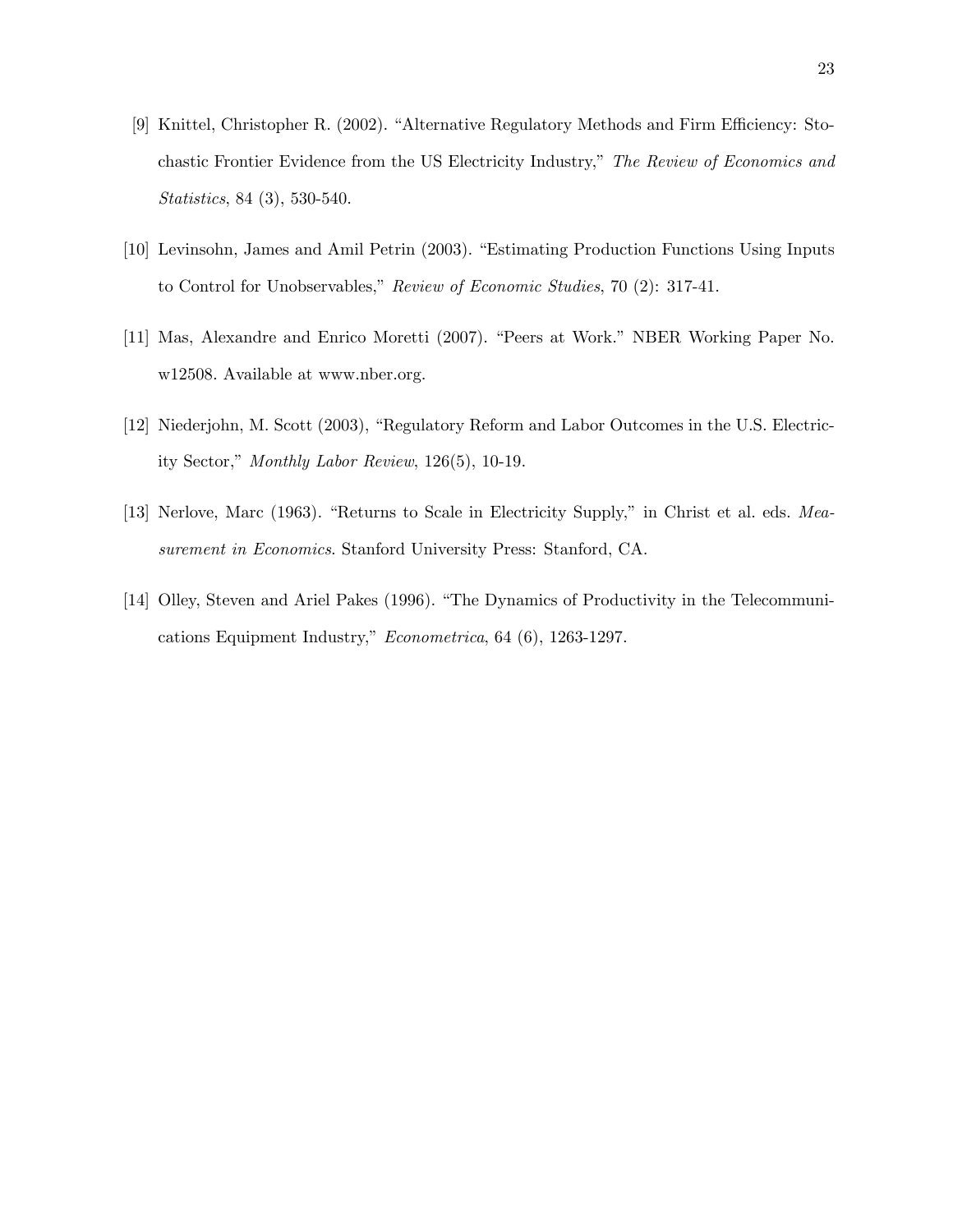#### Data Appendix

Our primary data sources are BaseCase and PowerDat, two databases produced by Platts (see www.Platts.com). Platt's compiles data on power plant operations and characteristics from numerous public sources, performs limited data cleaning and data analysis and creates cross references so that the data sets can be linked by numerous characteristics (e.g. power plant unit, state, grid control area, etc.). We relied on information from Platts for the following broad categories.

#### Unit Operating Profile

BaseCase contains hourly power-plant unit-level information derived from the Continuous Emissions Monitoring System (CEMS) database collected by the Environmental Protection Agency. The EPA assembles this detailed, high quality data to support various emissions trading programs. The CEMS data are collected for all fossil-fueled power plant units that operate more than a certain number of hours a year. The dataset contains hourly reports on heat input, gross electricity output and pollutant output. We calculate the heat rate by dividing heat input (measured in mmBtus) by gross electricity output (measured in MWh). By construction of the heat rate variable, our sample is limited to hours in which the unit was producing positive gross electricity output.

#### System-level Demand Characteristics

Data on system level demand are taken from the PowerDat database, also compiled by Platts. These data report the monthly minimum, maximum, mean,and standard deviation of load by utility, as well as the average daily maximum over a month. Platts compiles this information from survey data collected by the EIA and reported in its form 714.

#### Plant and Unit Characteristics

Unit characteristics are taken from the "Base Generating Units" and "Estimated Fossil-Fired Operations" data sets within BaseCase.

We merged data from Platts to several additional sources.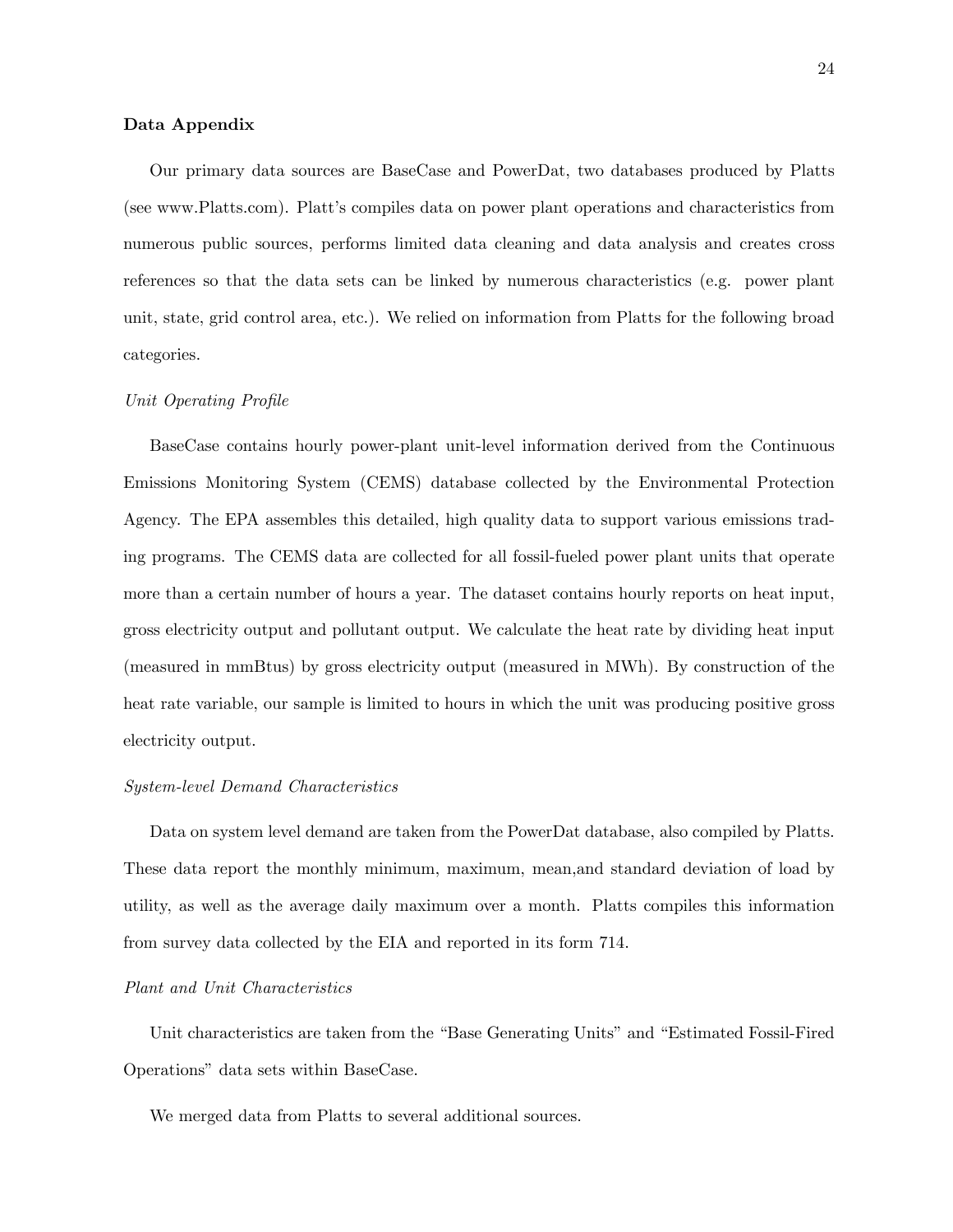We obtained shift schedules from three companies covering operations at five power plants. For Plant A company personnel transcribed entries from the operator logs for one unit at the plant for 2003. Though there are two approximately 1000 MW units at Plant A, each unit has its own control room and its own operator at any given hour. Plant operators are asked to sign into the log when they begin their shift. For Plant B, a gas plant with two units, company personnel sent us three years worth of spreadsheets with the planned shift schedules. The plant operator controls both units at the same time. The information we have from Firm X is the sparsest. Company personnel gave us two single page printouts with the schedules for the four different shifts over two years. The same shift schedules apply to all three of Plant X's plants in the same Western state. This means that shift A is always working at the same time at all three plants, but the employees on shift A at plant 1 are different from the employees on shift A at plant 2, and the composition of shift A at a particular plant no doubt varies over time.

#### Ambient Temperature-Hourly

We obtained hourly temperature data by weather station from the Unedited Local Climatological Data Hourly Observations data set put out by the National Oceanographic and Atmospheric Administration. Further documentation is available at:

http://www.ncdc.noaa.gov/oa/documentlibrary/ulcd/lcdudocumentation.txt

We calculated the Euclidean distance between each weather station-power plant combination, using the latitude and longitude for each power plant and for each weather station. Then, for each month, we found the weather station closest to each power plant that had more than 300 valid temperature observations. For hours when the temperature was missing, we interpolated an average temperature from adjoining hours.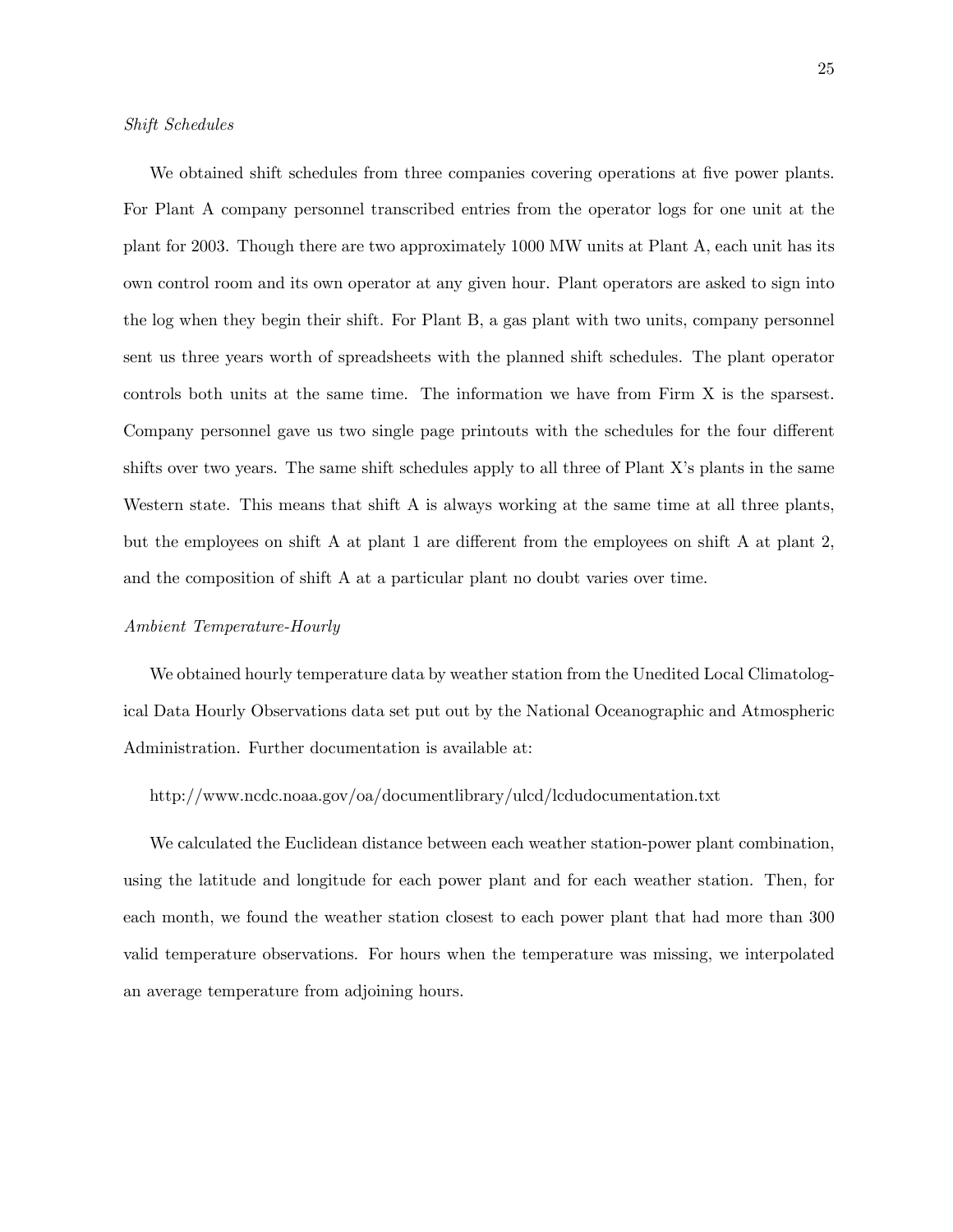|                                            | Plant A      | Plant B        | Plant C          | Plant D   | Plant E |  |
|--------------------------------------------|--------------|----------------|------------------|-----------|---------|--|
|                                            |              | $\overline{2}$ | $\overline{2}$   | 7         | 1       |  |
| Units under Operator's<br>Control          | 1            |                |                  |           |         |  |
| Unit(s) Characteristics                    |              |                |                  |           |         |  |
| Size (MW)                                  | 950          | 700            | 700              | 2000      | 250     |  |
| <b>Primary Fuel</b>                        | Coal         | Gas            | Gas              | Gas & Oil | Gas     |  |
| Year Installed                             | 1975         | 1965           | 1965             | 1955-1970 | 1965    |  |
|                                            |              |                |                  |           |         |  |
| <b>Operating Statistics</b>                |              |                |                  |           |         |  |
| <b>Average Capacity Factor</b>             | 90           | 56             | 43               | 43        | 45      |  |
| $(\% )$                                    |              |                |                  |           |         |  |
| Starts/year                                | 14           | 26             | 31               | 42        | 6       |  |
|                                            |              |                |                  |           |         |  |
| Efficiency (MMBtu/MWh)                     |              |                |                  |           |         |  |
| Average                                    | 8.9          | 10.2           | 10.5             | 11.4      | 10.4    |  |
| Std. Dev.                                  | $.5\,$       | 1.0            | 3.7              | 3.8       | 1.3     |  |
| Positive Output (MW)                       |              |                |                  |           |         |  |
| Average                                    | 826          | 181            | 144              | 184       | 92      |  |
| Std. Dev.                                  | 110          | 82             | 93               | 163       | 60      |  |
| Output <sub>t</sub> /Output <sub>t-1</sub> |              |                |                  |           |         |  |
| Average                                    | 1.02         | 1.05           | 1.08             | 1.06      | 1.02    |  |
| Std. Dev.                                  | .85          | .78            | 1.00             | .73       | .27     |  |
|                                            |              |                |                  |           |         |  |
| <b>Combustion Optimization</b>             | No           | In later       | In-house version |           |         |  |
| In Use ?                                   |              | periods        |                  |           |         |  |
|                                            |              |                |                  |           |         |  |
| Shift Schedule Information                 |              |                |                  |           |         |  |
| Source                                     | Operator     | Bi-weekly      | Annual schedule  |           |         |  |
|                                            | logs         | schedule       |                  |           |         |  |
| Period covered                             | 2003         | 2001-2003      | 2002-2003        |           |         |  |
| Shift length                               | 8 hour<br>12 | 12 hour        | 12 hour          |           |         |  |
| <b>Total operators</b>                     |              | 11             | 4 teams          |           |         |  |
|                                            | individuals  | individuals    |                  |           |         |  |
| N                                          | 7,578        | 33,490         | 18,003           | 28,790    | 15,339  |  |

**Table 1: Characteristics of Units Analyzed** 

Note: Unit size rounded to 50MW increments, and unit installation years rounded to half-decade.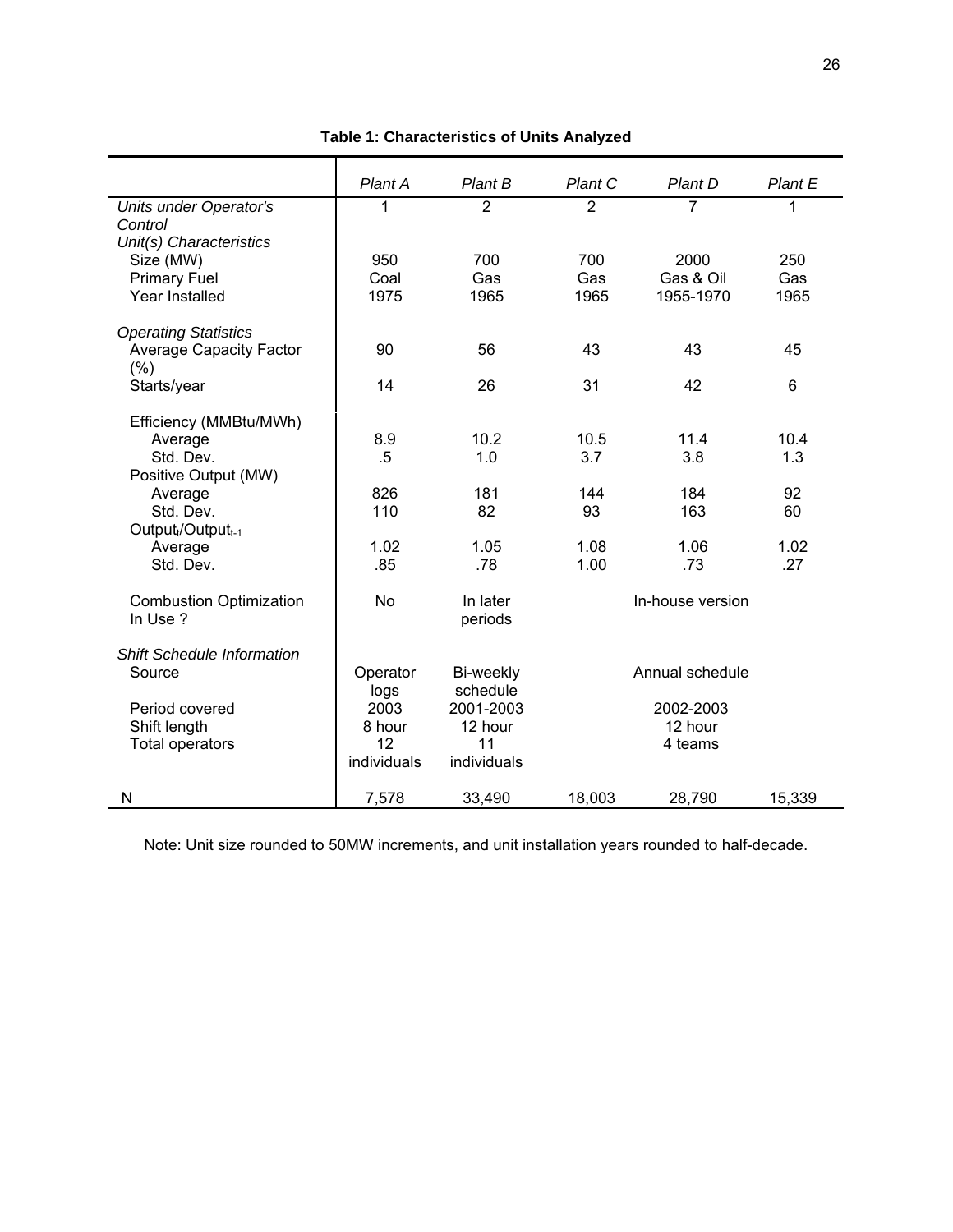#### **Table 2: Efficiency Regressions**

Dependent variable: ln(Efficiency)

|                                 | Plant A     | Plant B     | <b>Plant C</b> | Plant D     | <b>Plant E</b> |
|---------------------------------|-------------|-------------|----------------|-------------|----------------|
| In(Output)                      | $-0.040$    | $-0.119***$ | $-0.118***$    | $-0.191***$ | $-0.071***$    |
|                                 | (0.040)     | (0.002)     | (0.003)        | (0.003)     | (0.003)        |
| $\Delta$ In(Output)             | $0.084***$  | $0.051***$  | $0.039***$     | $0.024***$  | $0.022***$     |
|                                 | (0.019)     | (0.003)     | (0.007)        | (0.006)     | (0.007)        |
| $Start_{t-2}$                   | $-0.141$    | $0.327***$  | $0.278***$     | $0.222***$  | $0.261***$     |
|                                 | (0.132)     | (0.021)     | (0.079)        | (0.038)     | (0.055)        |
| $Start_{t-3}$                   | $-0.155**$  | $0.143***$  | $0.096**$      | $0.077***$  | $0.091***$     |
|                                 | (0.074)     | (0.013)     | (0.043)        | (0.015)     | (0.024)        |
| $Start_{t-4}$                   | $-0.061$    | $0.060***$  | $0.083*$       | $0.035***$  | $0.045***$     |
|                                 | (0.051)     | (0.009)     | (0.043)        | (0.007)     | (0.015)        |
| Day Shift                       | $-0.008$    | < 0.001     | $-0.004***$    | $0.002*$    | $-0.001$       |
|                                 | (0.006)     | (0.001)     | (0.001)        | (0.001)     | (0.001)        |
| <b>Evening Shift</b>            | $-0.001$    |             |                |             |                |
|                                 | (0.007)     |             |                |             |                |
| Temperature                     | $0.0005***$ | $0.0003***$ | $0.0005***$    | $0.0003***$ | $0.0007***$    |
|                                 | (0.0002)    | (0.00009)   | (0.00006)      | (0.00008)   | (0.0001)       |
| Number of distinct operators    | 11          | 16          | 4              | 4           | 4              |
|                                 |             |             |                |             |                |
| F-statistic on operator effects | 2.23        | 3.90        | .39            | .11         | .42            |
| (p-value)                       | (.01)       | (< .0001)   | (.76)          | (.95)       | (.74)          |
|                                 |             |             |                |             |                |
| N                               | 7,578       | 33,490      | 18,003         | 28,790      | 15,339         |
|                                 |             |             |                |             |                |
|                                 |             |             |                |             |                |

All specifications estimated using instrumental variables with ln(State Load) and ∆ln(State Load) used as instruments for ln(Output) and ∆ln(Output). Unit fixed effects are included where operators control multiunit plants and year-effects are included where data span multiple years. Standard errors (in parentheses) are robust to serial correlation within a day. \* significant at 10% level; \*\* significant at 5% level; \*\*\* significant at 1% level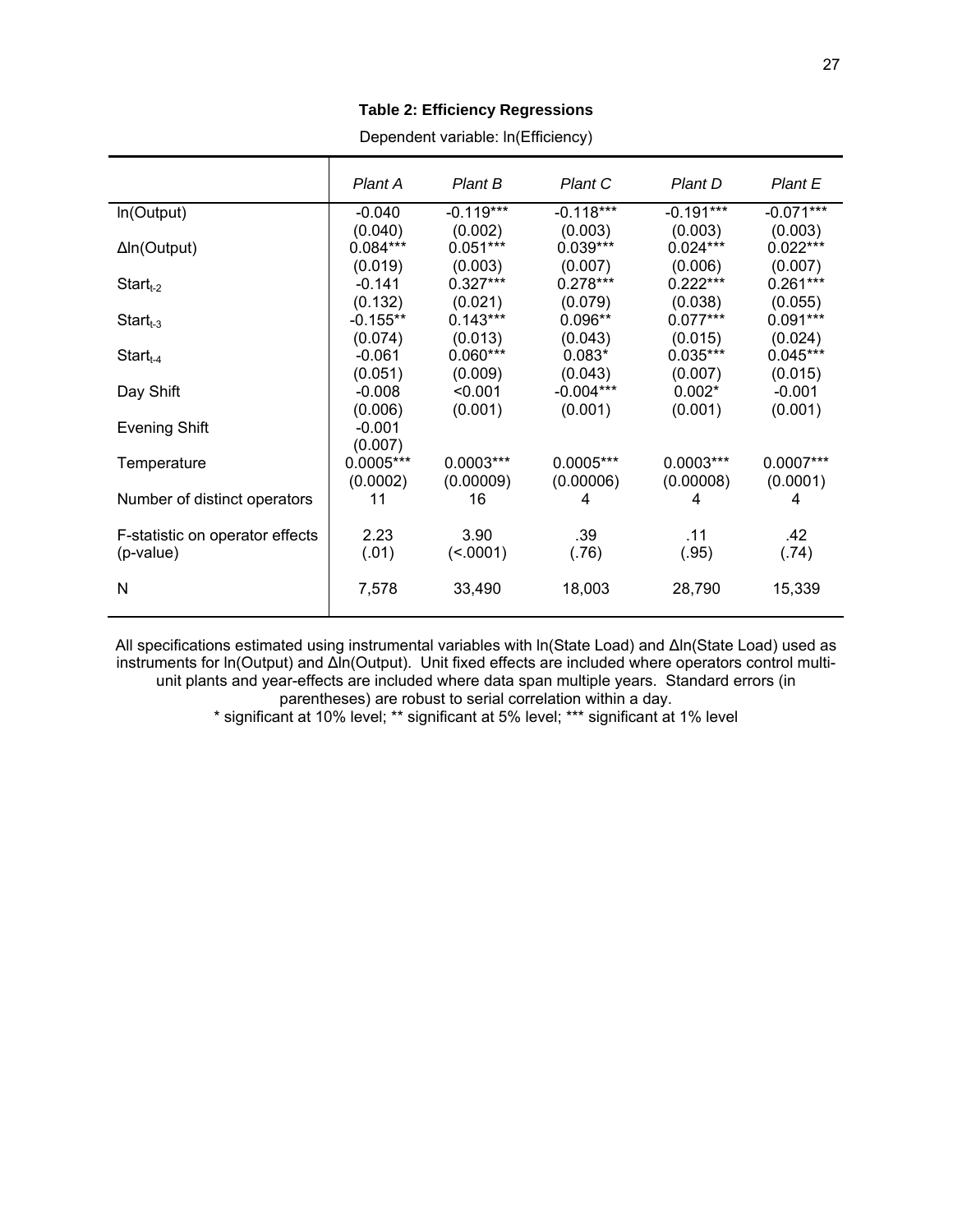

**FIGURE 1: Electricity Industry Employment Relative to 1990**

Source: Bureau of Labor Statistics, "Employment, Hours and Earnings from the Current Employment Statistics" survey.